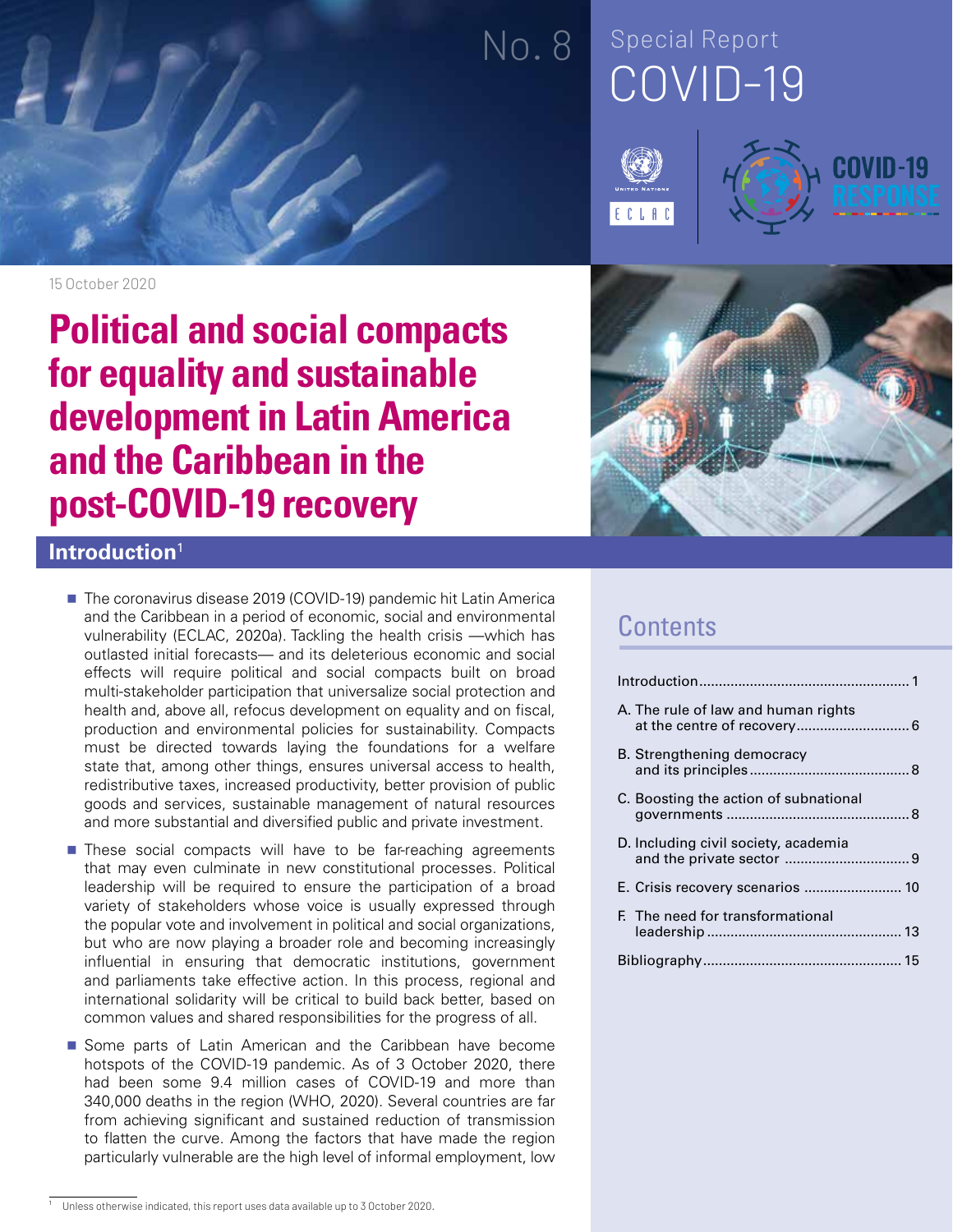productivity, precarious urban settlements, high levels of poverty and inequality, wide gender disparities, and the fragility and fragmentation of health and social protection systems.

In the decade following the global financial crisis (2010–2019), regional GDP growth fell from 6.0% to 0.2%. Moreover, growth in the 2014–2019 period was the lowest level recorded since the 1950s (0.4%). The crisis that has been affecting the region in 2020 will be the worst in its history, with GDP contracting by 9.1% according to projections to October by the Economic Commission for Latin America and the Caribbean (ECLAC) (see figure 1). A contraction of comparable magnitude has not occurred since the Great Depression of 1930, when GDP fell by 5%, or even since 1914, when it dropped by 4.9% (ECLAC, 2020c). The pandemic has become an unprecedented economic and social crisis in the region and, if urgent measures are not taken, it could become a food and humanitarian crisis (ECLAC/PAHO, 2020).



Source: Economic Commission for Latin America and the Caribbean (ECLAC), on the basis of University of Groningen, Maddison Project Database 2018 [online] https://www.rug.nl/ggdc/historicaldevelopment/maddison/releases/maddison-project-database-2018?lang=en.

Note: The figure shown for 2020 is an ECLAC projection.

**Figure 1** | Latin America: GDP growth rates, 1901–2020

- As figure 2 shows, by the end of 2020 the decline in economic activity will take per capita GDP in Latin America and the Caribbean to a level similar to 2010, marking a reversal of 10 years' growth (ECLAC, 2020b). The pandemic has also highlighted some pre-existing vulnerabilities, such as those of small island developing States: highly indebted and vulnerable to climate change and hurricanes, these States have fragile economies that are primarily dependent on tourism and have limited access to financing due to their classification as middle-income countries. More importantly, the COVID-19 outbreak hit the Caribbean just as the countries were beginning to overcome the impacts of the 2007 global financial crisis (ECLAC, 2018b).
- According to ECLAC (2020b), with GDP estimated to plunge by 9.1% and unemployment projected to rise 5.4 percentage points, the number of those living in poverty will increase by 45.5 million, bringing the total from 185.5 million in 2019 to 230.9 million in 2020, which is equivalent to 37.3% of the population of Latin America (see figure 3). Within this group, the number living in extreme poverty is expected to increase by 28.5 million, from 67.7 million in 2019 to 96.2 million in 2020, equivalent to 15.5% of the total population. In the region, 8 in every 10 people will have incomes below three times the poverty line, or US\$ 500 per month. Inequality in income distribution will also become sharper: ECLAC projects the Gini index will increase by between 1% and 8% and the worst results are expected in the region's largest economies.
- Another major concern in Latin America and the Caribbean is the large share of the population in informal employment and, thus, without access to social security. As ECLAC notes (2020d, p.1), "labour markets in the region are often precarious: there is a high proportion of informal employment (53.1% in 2016, according to the International Labour Organization (ILO, 2018). In 2018, just 47.4% of the employed were contributing to pension systems and over 20% of them were living in poverty. Women, girls, indigenous people, Afrodescendants and migrants are all overrepresented among informal workers."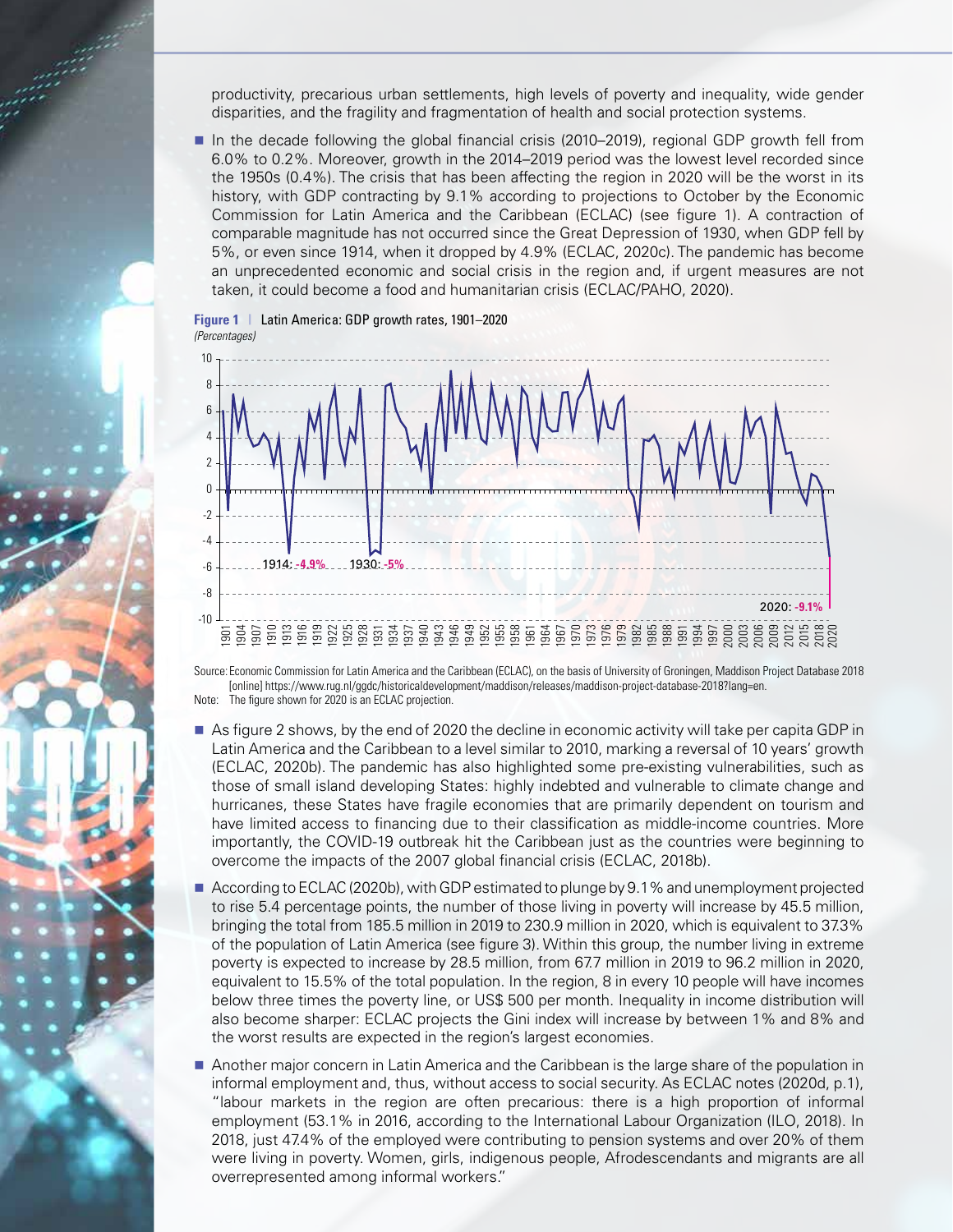

**Figure 2** | Latin America and the Caribbean: per capita GDP, 1990–2020 *(Index: 1990=100)*

Source: Economic Commission for Latin America and the Caribbean (ECLAC), on the basis of official figures. Note: The figure shown for 2020 is an ECLAC projection.





Source: Economic Commission for Latin America and the Caribbean (ECLAC), on the basis of Household Survey Data Bank (BADEHOG).

a The countries included are: Argentina, the Bolivarian Republic of Venezuela Brazil, Chile, Colombia, Costa Rica, Dominican Republic, Ecuador, El Salvador, Guatemala, Honduras, Mexico, Nicaragua, Panama, Paraguay, Peru, the Plurinational State of Bolivia and Uruguay.

**b** Figures for 2020 are projections.

- While the crisis affects the entire workforce, the situation of informal workers of both sexes, and especially of women and young people, indigenous people, persons of African descent and migrants, results from the confluence of the axes of inequality and constitutes a hard core of vulnerability (ECLAC, 2020d). In fact, 78% of working women in the region are employed in the sectors of the economy that will be most affected, putting them at higher risk of job loss. In addition, containment measures, lockdowns, school closures and the increase in the number of people falling ill exacerbates gender inequalities, as 72.8% of all health sector employees are women and women spend three times as long as men on unpaid domestic and care work each day in the region. Other elements, such as the increase in domestic violence amid the current crisis, accentuate the vulnerability of women and girls and curtail their autonomy (ECLAC, 2020e).
- **The pandemic could force children from poorer families into the labour market. This would increase** child labour rates to 7.3% of children aged 5–17, some 10.5 million children (ECLAC, 2020a). The burden of unpaid domestic and care work of girls and adolescent girls could also increase. The crisis may deepen the inequalities and social and labour exclusion suffered by indigenous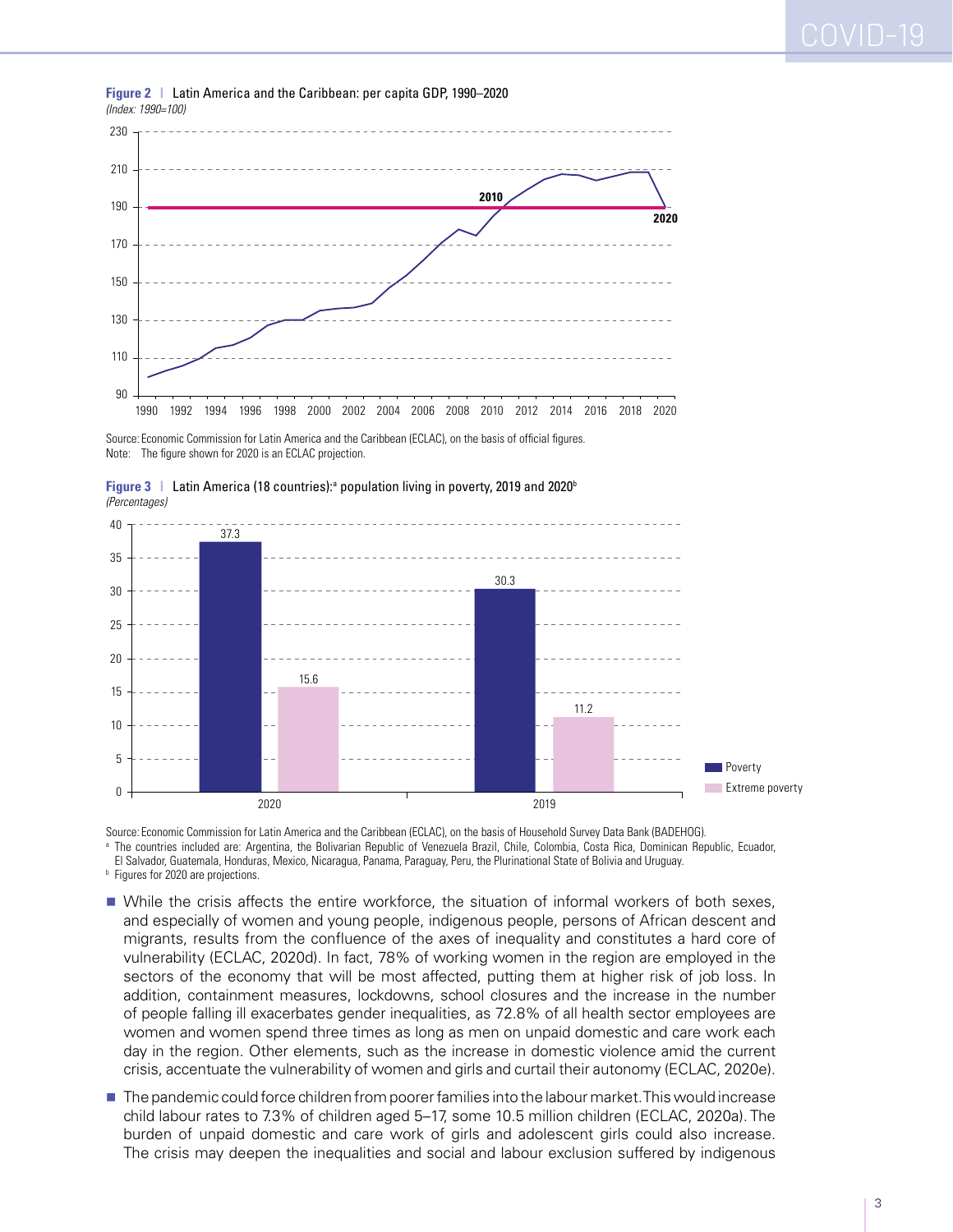and Afrodescendent peoples, who account for a large percentage of unskilled self-employed workers (ECLAC, 2020d). According to Kumar and others (2020, p. 16), the informality rate among indigenous workers in Latin America and the Caribbean is 82.6%, 31.5 percentage points higher than among the non-indigenous population (51.1%).

- **The region must learn from its past. The economic crisis that struck the region in the early 1980s** gave rise to a complex period of imbalances and adjustments that, in most cases, prompted countries to undertake structural reforms intended to build more stable and internationally integrated economies capable of significant and sustained growth (ECLAC, 1996, p. 7). The region took 14 years to regain the pre-1980s level of per capita GDP and 25 years to bring poverty back to the pre-crisis level (ECLAC, 2020d). ECLAC has described this period as a lost decade.
- It should be recalled that this recovery coincided with the return of democracy after lengthy and bloody military dictatorships, especially in South America.<sup>2</sup> Central America also endured a long spell of dictatorship, with Costa Rica being the only country in the subregion that was not governed by an authoritarian regime into the 1980s. The military conflicts in Central America were brought to an end by the Esquipulas Accords, which were concluded thanks to the work of the Contadora Group on the ground between 1983 and 1985. This continent-wide process of democratic reconstruction had wide public and international support, occurring against the backdrop of the fall of the Berlin Wall and of real socialism in Eastern Europe from1989 on, when liberal democracy and the market were regarded as enablers of welfare and freedom for all. Later, in the 1990s, the Washington Consensus cemented the idea that the State was the fundamental cause of the stagnation in the region, and that opening up State-dominated domains to the private sector was the solution for achieving growth. This accelerated the privatization of public enterprises and allowed the private sector to gain a significantly larger role in the provision of social services such as health, education, social protection and childcare.
- **The scenario today is diametrically opposed. Before the COVID-19 crisis, several countries in** the region were facing difficult situations as public discontent mounted for various reasons; in all of them, frustrations were mounting over the performance of the model applied since the 1990s and there was a concerning disengagement from representative democracies, as well as mistrust of authorities and institutions. In a region whose origins are marked by colonialism, classism, racism and patriarchy, the deep-rooted culture of privilege remains intact and has only been partially subdued by the COVID-19 crisis.
- How authorities perform amid this crisis will be decisive in enabling the use of institutional means to shift the political stage towards greater social inclusion, and to avoid widening the divide between citizens, and between citizens and the State.
- The region's leaders and politicians have had to deal with an unprecedented crisis that will likely last longer than expected, with high uncertainty and few scientific sureties on the progression of the pandemic and how to control it. Immediate and extraordinary containment and isolation measures, updated frequently and inconsistently, have been necessary to mitigate the health, social and economic effects of the pandemic. Some leaders have sought to protect the health of their citizens while trying to reduce the economic and social effects of the health crisis, and to respect civil, political, social, economic and cultural rights. However, the region's authorities are using public policy tools that, in some cases, are insufficient given the severity of the crisis and are often viewed with distrust by the population. In this respect, as the months have passed, the public has grown weary of lengthy lockdowns, and voices questioning their effectiveness are emerging, jeopardizing the progress made in flattening the curve. With the more than 9 million cases mentioned earlier and 340,000 deaths as of early October this year, the region —with the exception of Costa Rica, Cuba, Uruguay and most Caribbean countries— is in a fragile position to continue responding to the health crisis.
- **This crisis demands rapid and efficient public action to respond to diverse national realities** and make decisions, backed by science, that the general public will perceive as the best public policy alternatives. To this end, authorities must be ready to listen to citizens, change course as necessary, and open up spaces for better use of digital technologies to encourage civil society participation, including by women's and feminist organisations and movements, as well

<sup>2</sup> In the Caribbean, however, the decolonization process was just ending, and the newly independent democracies were positioning themselves in the international community.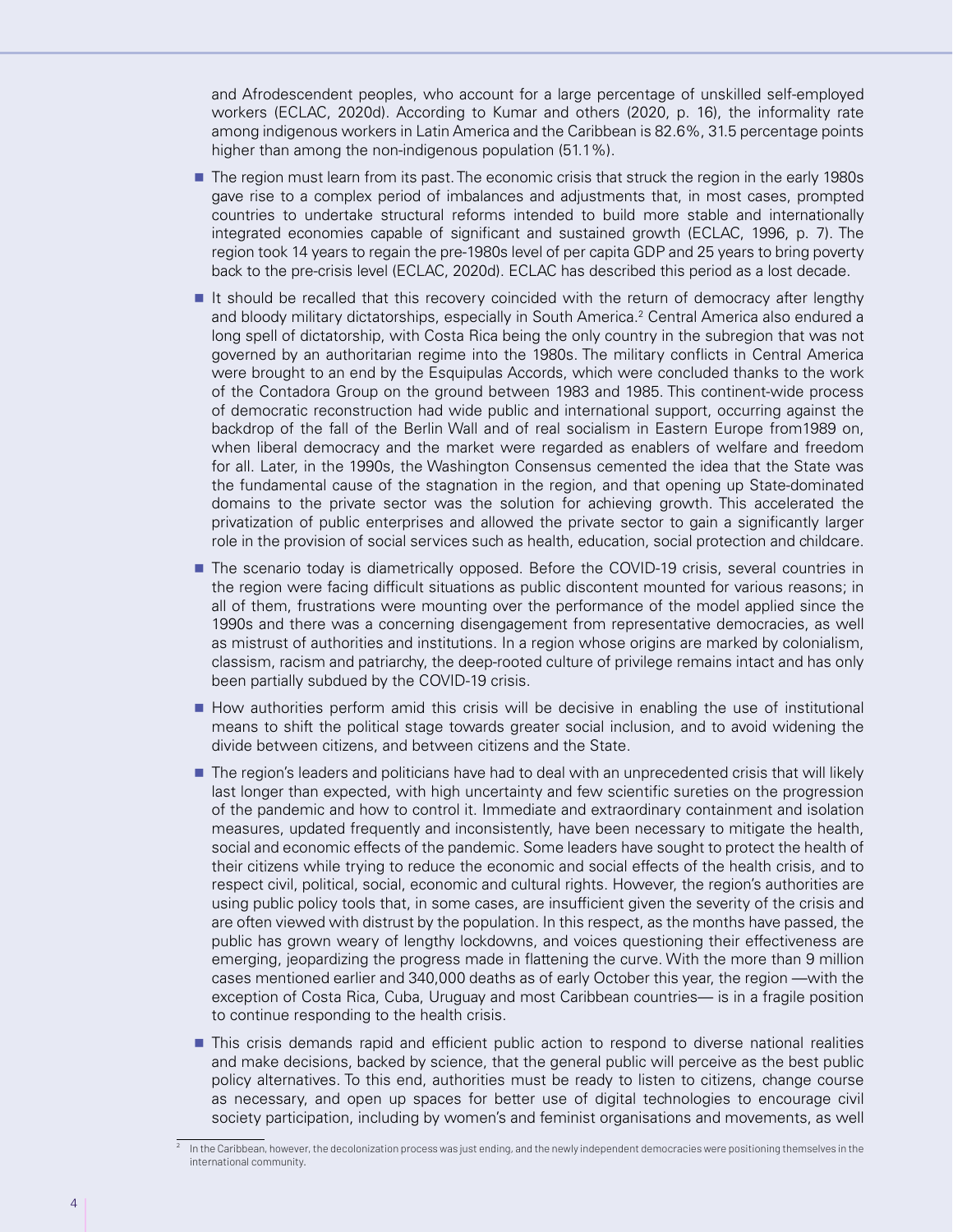as indigenous peoples, people of African descent, rural populations, grassroots organizations, and the scientific and research community, among others. This participation must translate into coordinated action at the local, national and regional levels that is both timely and appropriate with respect to decision-making.

- It is vital that the critical information underpinning decisions made by authorities be transparent, based on scientific data, and available in readily accessible formats and language that is easily understood by all. The pandemic has laid bare the gaps in access, affordability and speed of digital networks that deepen social inequalities. Digital networks form the basis of communication and interaction infrastructure in contemporary societies and their importance, brought to the fore by the pandemic, will only increase in the coming years. ECLAC supports the idea of guaranteeing a basic digital basket (ECLAC, 2020g), for with the suspension of face-to-face activities, these technologies become the only means by which households can access education and medicine, exercise their social rights or ensure citizen participation, among other activities.
- **The region's political leaders must be capable of listening to citizens, empathizing with their** fears, and holding themselves to account. It is also important that they admit to and correct mistakes made in the course of the emergency. They must be quick learners at the various phases of the pandemic and adapt accordingly, as well as promote real adaptive changes in the population to ensure the effectiveness of health measures. These changes include the use of masks, physical distancing and adherence to protocols when returning to economic and educational activity, among others.
- It is therefore a matter of urgency to have a State capable of planning, programming and executing actions at different times and in different geographical areas, and moreover of taking measures despite the unprecedented ways in which democratic institutions are operating (often teleworking or over virtual platforms). Actions must be proportionate and balanced, bearing in mind that if the pandemic transmission curve is not brought under control, the countries' economies will be unable to recover. There is no question: health comes first (ECLAC/PAHO, 2020). What is clear is that until there is a universal vaccine or more than 80% of the population has acquired immunity, humankind will have to coexist with the virus.
- **Isolation and lockdown measures have highlighted significant pre-existing gaps. Poorer** populations in rural or urban areas —those who must leave their homes to earn an income, such as paid domestic workers, those living in informal, overcrowded settlements and more densely populated areas, or the homeless— have been disproportionately affected by such measures. In countries such as those in the Caribbean, which are highly dependent on food imports, there is also a risk of food insecurity, especially for vulnerable populations.<sup>3</sup> To close gaps and reduce the inequalities in access to well-being and to eradicate the social footprint of the current development model, a regional commitment is needed to inclusive social development, with a rights-based approach and universalism that is sensitive to differences (ECLAC, 2019).
- **The region's leaders and politicians must espouse the goal to leave no one behind and, more** importantly the objective of equality enshrined in the 2030 Agenda for Sustainable Development. The 17 Sustainable Development Goals (SDGs) are more important and relevant than ever for advancing towards a new development model capable of eradicating extreme poverty, closing income, wealth and access gaps, generating quality employment, ensuring healthy lives and promoting well-being for all at all ages, and tackling the climate crisis leaving no one behind (ECLAC, 2020f).
- Now is the time to ensure the health and well-being of all in Latin America and the Caribbean, and to focus especially on the most vulnerable populations, such as women, because containment and lockdown measures exacerbate the care crisis in the region and expose some women to a serious threat of violence in their homes. Special attention must also be given to people of African descent and indigenous peoples, who often suffer discrimination and cultural and geographical isolation. Lastly, migrants, asylum seekers and refugees are particularly vulnerable in their countries of residence and have been overlooked in their countries of origin.

<sup>3</sup> Organizations such as the Organization of American States (OAS), the Organisation of Eastern Caribbean States (OECS), the Caribbean Community (CARICOM), the Central American Integration System (SICA) and the Inter-American Institute for Cooperation on Agriculture (IICA) have all promoted subregional initiatives to enhance coordination and cooperation in this area.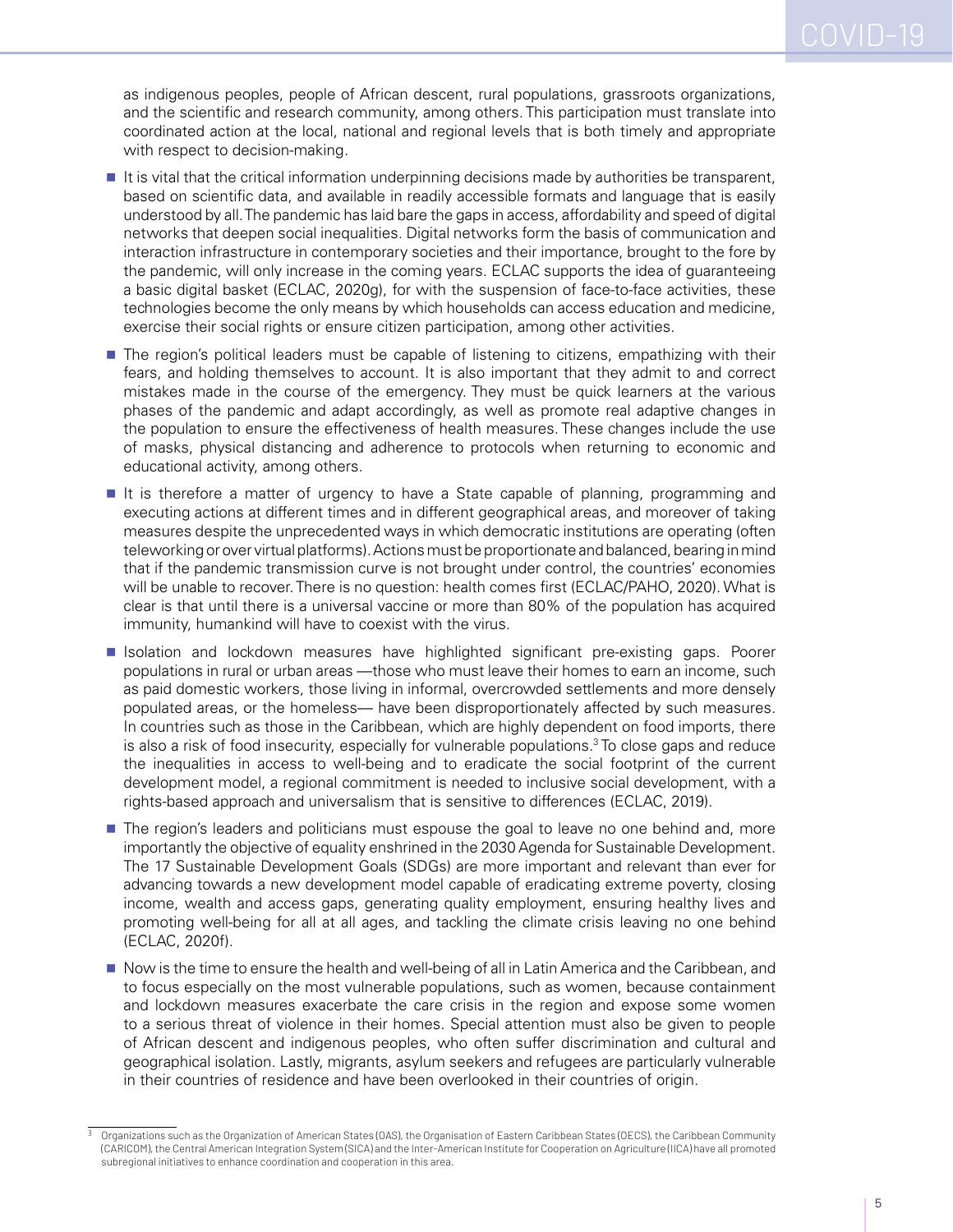#### **A. The rule of law and human rights at the centre of recovery**

- **Since the beginning of the pandemic, the governments of Latin America and the Caribbean have** adopted various types of measures —most of them emanating from the executive branch such as the following: the closure and conditional reopening of air, land, sea and river borders; declaration of a health emergency or state of emergency owing to disaster; restrictions and bans on the movement of people (preventive and mandatory quarantines); curfews; restrictions on the right to freedom of movement, the right of assembly and the right to education owing to the suspension of educational activities, virtual classes and gradual reopening; physical distancing; teleworking and internal borders or cordons sanitaires.<sup>4</sup> In the economic sphere, the governments have also adopted measures to support supply, such as low and even zero interest rate loans to provide liquidity to companies, financing aimed at micro, small and mediumsized enterprises (MSMEs), and advisory services, training or other tools to reactivate these businesses. In addition, policies have been implemented to secure the income of wage earners or to provide subsidies and unemployment insurance, among other demand-side measures.
- **Parliaments have played an important role in this process, as bills and resources have had to** be introduced and approved to implement these measures; for example, specific labour laws which temporarily relax contractual relationships in the private sector to safeguard employment, protect unemployed or underemployed workers in the formal and informal sectors, and regularize teleworking. Legislation has also been passed to provide exceptional economic support to vulnerable segments of the population, to create food programmes, and to support MSMEs by providing tax relief and adopting other measures to promote economic reactivation.
- **Parliaments are playing the fundamental role of monitoring the performance of the executive** branch through virtual meetings with ministers to follow up sectoral measures and newly-created virtual emergency and reactivation committees. For example, in Guatemala, presidential committees on social, citizen, health and environmental protection and on security and justice were created to oversee the measures taken by the executive. In Jamaica, the House of Representatives established a Special Select Committee on Public Health (COVID-19).
- Over the past months, both regionally and internationally, questions have been raised about some institutional responses to the crisis in terms of respect for human rights (IACHR, 2020; OHCHR, 2020b). Concerns have been voiced that the exceptional measures taken in this health emergency could become permanent, incorporated into the "new normal", or used to allow certain political and social groups to amass power to the detriment of others.
- **Other measures have given rise to concerns that certain fundamental rights may be restricted,** such as the right to freedom of movement, the right to protest, the right of assembly or the right to privacy. In some cases, concerns have been raised about military institutions possibly taking an active role in the political arena or the remilitarization of some of the region's democracies. Fears have also been expressed about the adoption of laws exempting military and police forces from criminal liability if they use their weapons in self-defence during a state of emergency declared to prevent the spread of the coronavirus.
- **There is also concern about the oversight or neglect of certain vulnerable groups and their agendas,** which, with much effort, had carved out a space in various societies. These include the agendas relating to gender, indigenous peoples, Afrodescendants and lesbian, gay, bisexual, transgender and intersex (LGBTI) persons, among others, in addition to the environmental agenda.
- **There are concerns, as well, about future uses of camera-based facial recognition tools and the** use of body temperature data, which are measures designed to track individuals for the purpose of tracing possible infections. The use of these technologies, particularly artificial intelligence and big data, to enforce emergency and security restrictions, or to monitor and follow up on affected populations, raises concerns in particular that these measures will remain in effect after the COVID-19 emergency is over. All measures should be timebound and justified by

<sup>4</sup> The measures taken are in keeping with the duty of States to respect, protect and uphold human rights in times of crisis; in particular, the rights to life, health and security, which are guaranteed in most constitutions of the countries of the region. The main international and regional human rights instruments recognize that it may be necessary to limit the exercise of some rights in case of a national emergency. However, regardless of the magnitude of the emergency, some rights are non-derogable in all circumstances; namely, the right to life, the right not to be subjected to torture and abuse, and the right not to be arbitrarily detained. Therefore, restrictions on some rights during the pandemic should be necessary, proportionate to the objective, for a limited time and non-discriminatory.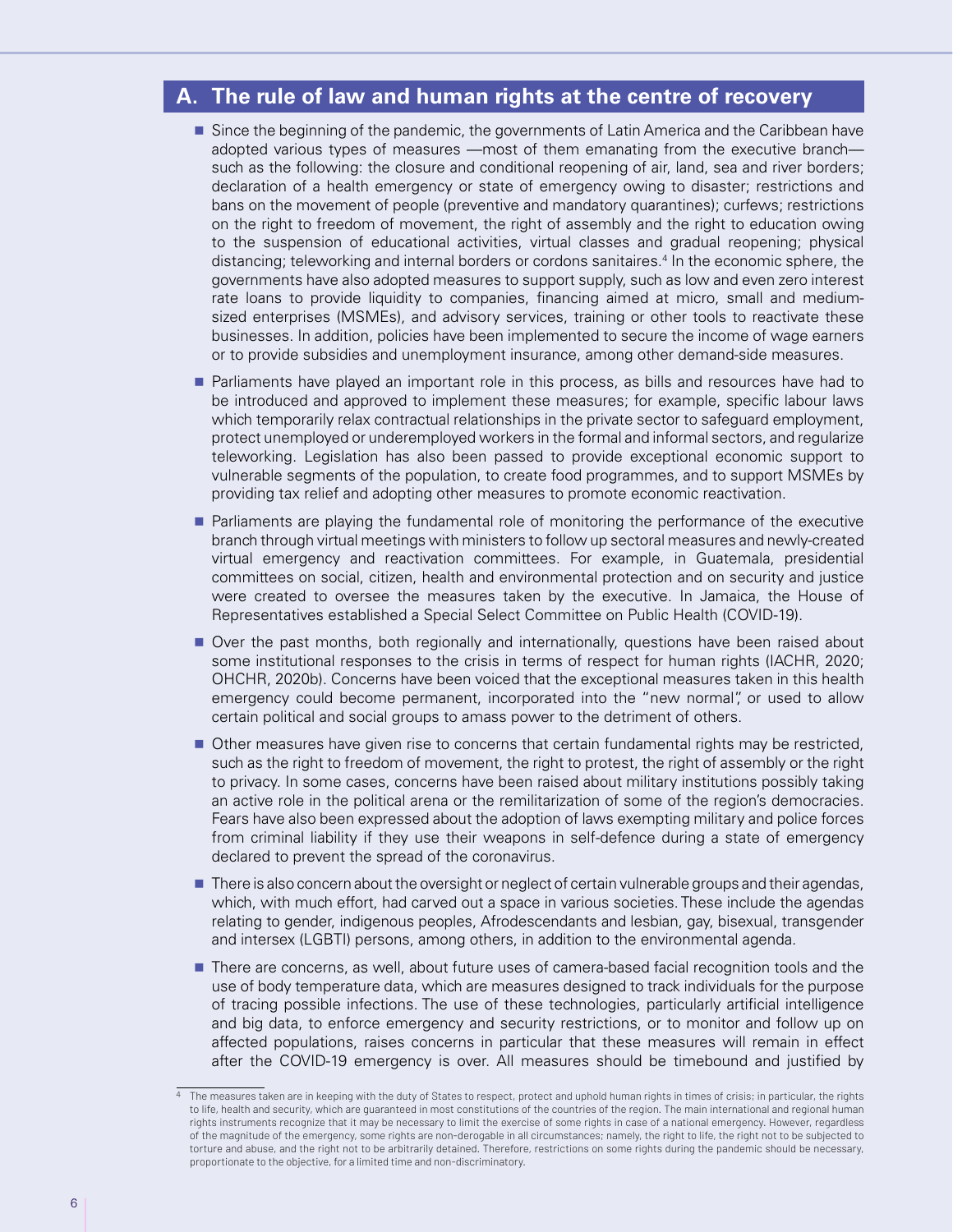legitimate public health objectives, and should contain meaningful data protection safeguards that adhere strictly to international law; in other words, they must meet the requirements of legality, legitimacy and necessity (OAS, 2020a).

- Another political concern is the emergence or strengthening of authoritarian alternatives through discourses that simplify reality and blame all social ills on certain vulnerable population groups. Ethnonationalism, racism and xenophobia are some other expressions of this process. The risk of stigmatization and subsequent discrimination against migrant populations is increasing in several countries in the region. The fragile situation of migrants could become a humanitarian crisis if they are not allowed to return to their countries of origin.
- Various regional and United Nations agencies have developed guidelines for governments to take into account the situation of the most vulnerable groups, such as women, children, young people, older persons, persons with disabilities, Afrodescendants, indigenous peoples, LGBTI persons, people in detention, migrants, refugees and displaced people and, to a lesser extent, homeless persons, those living in poverty or those living in informal settlements. However, little or no mention has been made of the situation of sex workers, people living with HIV/AIDS, people with albinism and other minorities. The Inter-American Human Rights System has also expressed its views on the situation of the rights of the relatives of those who have died in the context of the COVID-19 pandemic. Funeral rites should be allowed to be carried out in a manner appropriate to the circumstances and, in so doing, contribute to preserving the memory of the deceased and paying tribute to them. States have been urged to take measures that enable body identification and traceability and to ensure that potentially wrongful deaths are investigated, to protect the rights to truth, justice and reparation of the families of deceased individuals (OAS, 2020b).
- Another aspect to be considered is the fight against corruption in the framework of government responses to the COVID-19 crisis. According to Transparency International (2020), during a crisis such as this, there is a high risk that public decisions will be captured or distorted by vested private interests for their own gain, using a range of methods that can include bribery, undisclosed lobbying and opaque political donations, as well as leveraging situations where there are conflicts of interest or revolving doors between the public and private sectors. Transparency International also stresses that the global financial system as a whole remains profoundly vulnerable to the operations of corrupt networks, with significant gaps in anti-money laundering effectiveness in developed countries and major financial centres. In this context, it is key that countries can identify patterns and red flags and prevent the entry or exit of dirty money.
- **Confronting corruption is one of the priority challenges in Latin America and the Caribbean, as this** problem counteracts the new development model needed to overcome the COVID-19 crisis. Regional corruption corrodes social trust because it calls into question the legitimacy of the authorities and their decisions, and increases the disconnect between citizens and public institutions.<sup>5</sup> In recent years, the people of Latin America and the Caribbean have demanded more transparency and integrity from their governments and from all public and private entities, as part of broader calls to improve the quality of essential services, for example, public transport, education and health.
- $\blacksquare$  To build stronger and more credible States, it is necessary to strengthen the rule of law, foster a cross-cutting system of integrity, promote accountability and strengthen regulatory frameworks, so that they are able to promote fair competition and limit harmful practices that diminish the quality of goods provided to citizens (OECD/CAF/ECLAC, 2018, p. 19).<sup>6</sup> Transparency International (2020) proposes, for example, the following anti-corruption measures in response to COVID-19: articulate and demonstrate the commitment of OAS and its Joint Summit Working Group (JSWG) to anti-corruption; exercise emergency and state of emergency powers in a reasonable manner; promote transparency and accountability in public procurement and contracting processes; monitor disbursements of public funds through audits by internal and external bodies; and implement existing anti-corruption and anti-money laundering frameworks.
- The Secretary-General of the United Nations has called on countries to effectively implement the United Nations Convention against Corruption, and has stated that corruption is a threat to people's well-being and an obstacle to rebuilding a better world after the pandemic, since it diverts much-needed resources away from schools, hospitals and essential infrastructure.

<sup>5</sup> In 2016, 80% of Latin Americans claimed their government was corrupt, a significant increase from 2010, when the figure stood at 65% (OECD/CAF/ ECLAC, 2018, p.19).

<sup>6</sup> Effective measures to limit corruption include the use of digital technologies, such as big data analysis, open government, and social networking platforms that open up spaces for citizens to communicate with public institutions and participate in policymaking (OECD/CAF/ECLAC, 2018, p.19).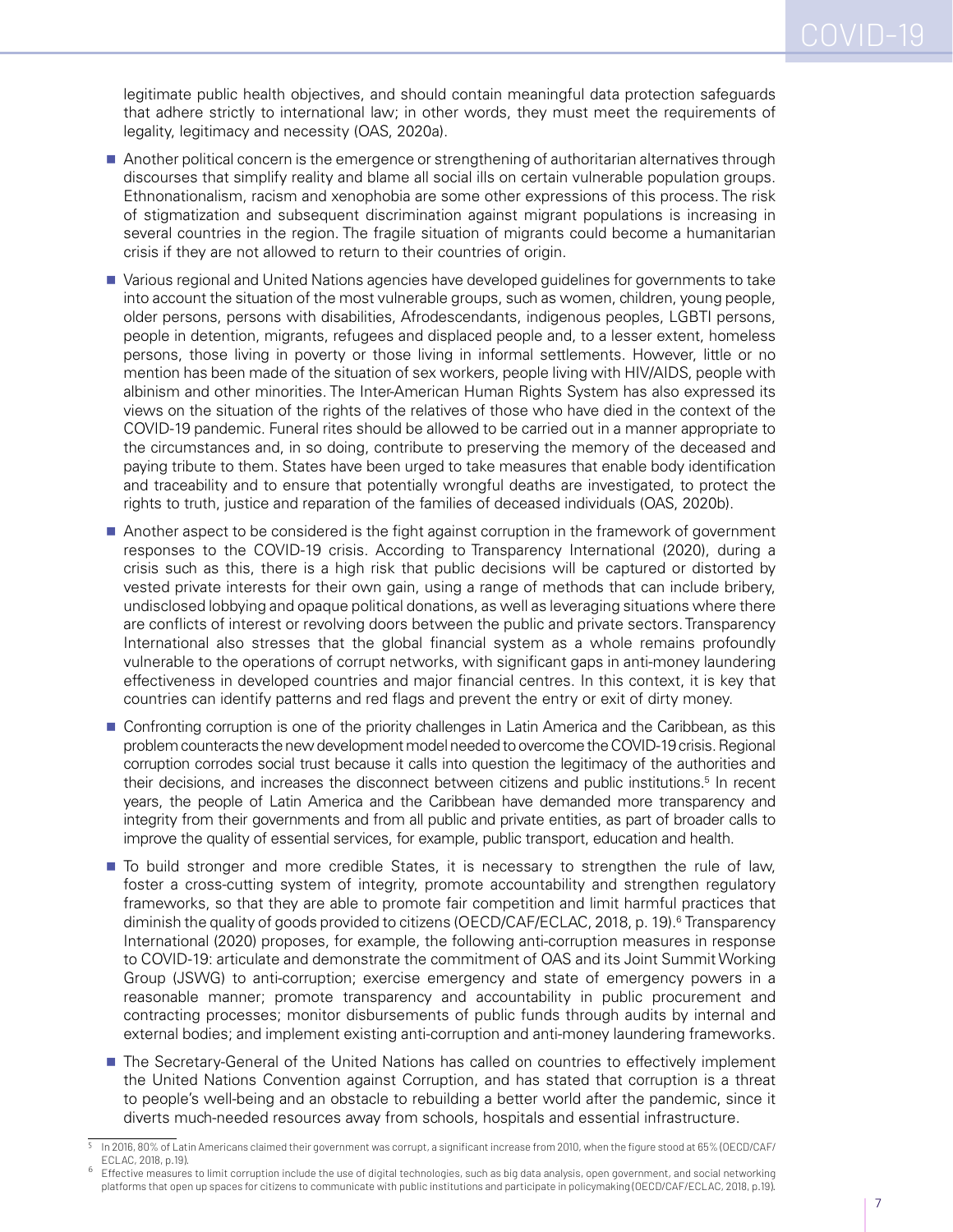#### **B. Strengthening democracy and its principles**

- In at least 65 countries and 7 territories around the world, national and local elections were postponed or rescheduled owing to the COVID-19 pandemic (IFES, 2020a). In Latin America, this was the case for municipal or local elections in Colombia, Paraguay and Peru, and for the national constitutional referendum in Chile, which was postponed from 26 April to 25 October 2020. In the Plurinational State of Bolivia, the general election, which is now scheduled for 18 October 2020, was postponed for a second time, leading to protests in the streets and tensions between government bodies. Meanwhile, in Uruguay, the departmental and municipal elections, which were originally scheduled to be held on 10 May, took place on 27 September.
- In the Caribbean, 16 national or local elections were scheduled for 2020, four of which were postponed because of the pandemic. The general election in the Dominican Republic, which was set for May 2020, was held on 5 July. The second round of municipal elections in French Guiana, Martinique and Guadeloupe, which was to take place in March 2020, was held on 28 June, except in French Guiana, where the elections were again postponed in light of the increase in COVID-19 cases in the territory.
- In other countries, such as Suriname, Saint Kitts and Nevis, and Anguilla, considering that they had no more COVID-19 cases, the elections were held as planned, on 25 May, 5 June and 29 June, respectively. Elections were held on 10 August in Trinidad and Tobago, on 3 September in Jamaica and on 1 October in Bermuda. Those in Saint Vincent and the Grenadines, Belize, the United States Virgin Islands and Puerto Rico are still scheduled for November, and those in the Turks and Caicos Islands for December. Moreover, this period saw the resolution of Guyana's institutional crisis related to the outcome of the elections held in March 2020.
- **During the crisis, it is crucial to strengthen democratic institutions and spaces for participation** and dialogue. Elections allow the population to assess their government's response to the crisis. The results obtained at the ballot box can be an indication of citizens' support for or rejection of their current leaders and political parties, and give legitimacy to the elected authorities.
- **Democratic electoral processes must be guaranteed, and measures to prevent the spread** of COVID-19 must not curb the right of citizens to participate in public affairs; in particular, the right to vote and to be elected. In all voting procedures, including alternative initiatives such as remote voting, international and regional human rights standards must be applied to ensure and promote the inclusion and effective participation of all (OHCHR, 2018).<sup>7</sup> In addition, elections should be conducted in an environment that facilitates democratic dialogue during and after the COVID-19 pandemic, and that ensures freedom of opinion and expression, access to information, physical security and effective access to justice and remedies for violations of these rights. In this regard, the importance of ensuring access to election-related information in the digital era has been stressed at the regional level through a series of recommendations addressed to States, digital entities and other stakeholders (United Nations/OSCE/OAS, 2020). Today, more than ever, promoting universal access to digital technologies is essential for our societies to function and for people to be able to participate effectively in the political arena.
- **Electoral processes and their results are an opportunity to promote a renewed social compact with** the population, to identify gaps, democratic deficits and institutional weaknesses, and to advance in the fulfilment of SDG 16, which refers to the promotion of just, peaceful and inclusive societies. In particular, with regard to the goal of reducing corruption and bribery in all its forms, effective and transparent institutions must be created that are accountable and guarantee inclusive, participatory and representative decision-making at all levels, in response to the needs of the population.

#### **C. Boosting the action of subnational governments**

**The pandemic has fuelled tension in the political arena, where the different policies, programmes** and projects are formulated, and where the various stakeholders from community life and political and social organizations that support government actions meet and interact. Governments in the region are being forced to act through a complex decision-making network. The magnitude of the crisis has highlighted, more than before, the need for authorities to act at different territorial levels (global, national and local) and to do so in a comprehensive and coordinated manner.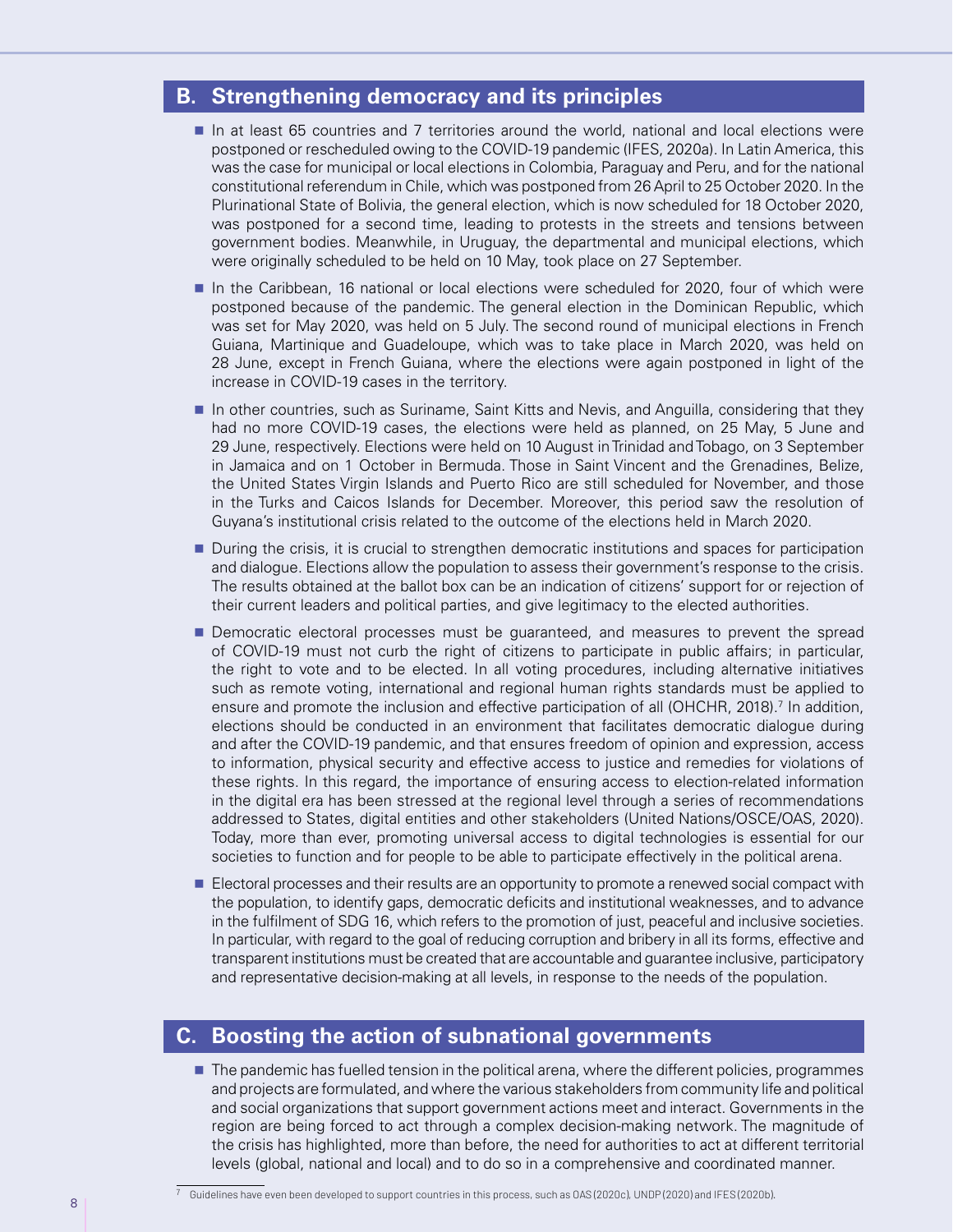- COVID-19 has increased the visibility of local authorities' work, as community leaders, public health authorities, education authorities, employers, other public and private sector partners, and service providers. Local services have faced numerous challenges, such as additional pressure on health and social welfare services; financial difficulties; and the economic impact on local businesses and employers. The various national responses have shown that, to be effective, action must be swift and must include the local level. Local governments have had to gradually put themselves on the front line of efforts to contain the pandemic, engaging in dialogue with national authorities, suspending some services or changing how they are offered, and managing use of public spaces, all of which has benefited from close contact with social organizations and citizens.
- **During this process, as is to be expected, disagreements have arisen between local and national** authorities, reflecting the different technical visions they must consider and the responsibilities they must meet. Subnational authorities have questioned the speed and basis of decisions, and have used their legislative and executive autonomy to enact more restrictive measures. In fact, subnational governments have made their own decisions when they felt that those made by central governments were insufficient or came too late.
- **Learning from this process can contribute to a better understanding of the scope of the powers** of each level of government, and of the urgent need for proper planning, communication and coordination of strategies.

#### **D. Including civil society, academia and the private sector**

- **Citizens are paying attention to and gauging governments' ability to balance the protection of life** and human health with the functioning of society, primarily in the areas of production and work. Governments are facing a complex situation, because the effects of the pandemic on health are being compounded by economic recession and impoverishment. As people are asked to make great sacrifices in their daily lives for the common good, authorities must make a renewed commitment to transparency and citizen participation to maintain the legitimacy of government decisions.
- **Our societies demand greater and better access to timely and reliable information, as well as more** and improved channels for participating meaningfully in the decisions that affect them. A good example in this area is the Regional Agreement on Access to Information, Public Participation and Justice in Environmental Matters in Latin America and the Caribbean (Escazú Agreement), which promotes more informed, participatory and inclusive societies and affirms that rights must be at the heart of sustainable development and are fundamental in times of crisis and for preventing conflict.
- It is essential that government actions be based on pertinent and timely scientific information and be clearly and quickly explained to citizens. Now more than ever, citizens are demanding to participate in decision-making, because the vast majority of decisions affect them in specific and personal ways.<sup>8</sup> It is vital that the critical information behind government decisions be transparent, based on scientific data, and available in easily accessible formats and clear language.
- While the COVID-19 crisis continues, it is clear that governments will need to make better use of technological tools and solutions to engage with citizens. Technology is key to keeping democracy alive in this period of lockdowns and physical distancing, because, as noted earlier, this virus can only be dealt with successfully through multi-stakeholder cooperation, addressing its short-, medium- and long-term social and economic effects, and ensuring that no one is left behind. Now more than ever, there is a need for coordination, cooperation, sharing of best practices and solidarity. In this regard, the University of the West Indies (UWI) in the Caribbean has applied a good practice of creating a task force to consider responses and solutions to the crisis in the subregion. In Latin America, the Global Forum on Cities and Coronavirus is an initiative led by the Latin American Faculty of Social Sciences (FLACSO Ecuador), the Municipality of the Metropolitan District of Quito and the University Network of Urban Studies of Ecuador (CIVITIC).<sup>9</sup>

<sup>8</sup> For example, measures have been implemented by the communities in the informal settlements of São Paulo (Brazil), creating a network of "street stewards" who keep track of the residents infected with coronavirus and those who have lost their income, in order to provide support and food. They have also created the hashtag #COVID19Nasfavelas for initiatives in communities across the country. In the Caribbean, the governments of the subregion, civil society, coalitions against domestic violence and the United Nations system have implemented joint initiatives to combat gender-based violence during the pandemic and to support people living with HIV/AIDS.

<sup>9</sup> Several forums have been held. At the first Global Forum (Cities and Coronavirus: a Complex Equation), the impact of the measures adopted in response to COVID-19 in cities around the world was discussed; at the second Global Forum (Cities and Coronavirus: the Impacts of Policy), a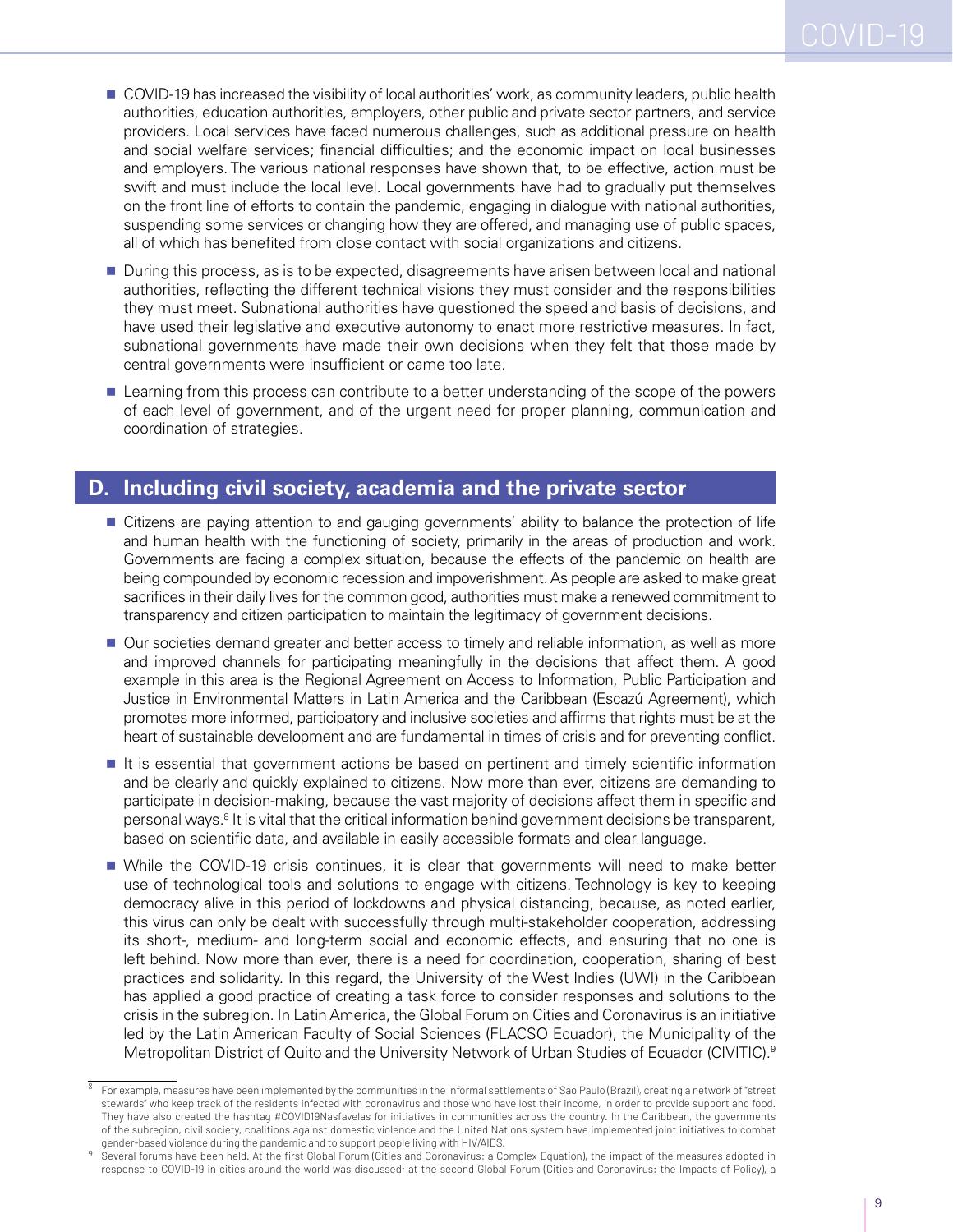- Governments should consider civil society organizations as strategic partners in the fight against the pandemic. As shown in table 1, over the past months, different social groups in many neighbourhoods of the region's cities have stepped up self-care and collaboration based on affection, mutual trust, effective rules and networks. State policies must put these positive actions —which are a product of the social capital of the communities— at the service of the common good. The lessons learned with regard to self-care will be remembered after the pandemic and will be crucial social capital for recovery scenarios and for building social inclusion.
- **The State should also form or strengthen partnerships with the private sector, as well as** fostering business respect for human rights (OHCHR, 2011). Noteworthy initiatives have been implemented in the region in this regard, resulting in significant actions that have helped to purchase ventilators, other equipment and food (see table 2 and ECLAC, 2020h). Important measures have also been put in place in offices and factories, which have promoted teleworking, adjusted working hours and opening times, and set up special mechanisms for some social groups, such as pregnant women, older persons and health-care personnel.

#### **E. Crisis recovery scenarios**

- As the Prime Minister of Barbados mentioned as early as April, the pandemic requires moral and transformational leadership that regulates individual and collective behaviour in relation to the common good and the duties it entails. As many have said, including the United Nations High Commissioner for Human Rights, the pandemic undeniably poses a colossal challenge to leaders and requires coordinated action.
- The COVID-19 pandemic has put States and governments in the limelight, in full view of the world's citizens, who are judging their performance in terms of infection control, identification and treatment of the sick, and the number of deaths. Once the pandemic is brought under control, the leaders and authorities of the governments of the region and the world will very likely be subjected to the most demanding scrutiny and in-depth and diligent inquiries into their work, and will be held accountable for their actions or omissions. This process will have political or legal effects; for example, legal action may be taken by citizens against the State, for medical malpractice or failure to provide care, as already seen in some European countries.
- Given the magnitude of the pandemic and its impact on the economy and on society, among other areas, unprecedented accountability processes may be launched. In fact, both the press and specialized scientific journals are already publishing observations based on comparative analysis of the methodologies and public policies that governments have applied. In addition, universities and internationally prestigious institutions have created rankings of national health system performance, highlighting the countries that have achieved the best results in terms of reducing the rate of infection and controlling COVID-19. At the end of the pandemic, there will be sufficient information to evaluate the performance of health systems, and all the social and economic decisions that were made. A number of articles in the international press, for example, have already begun to rank political leaders according to their response to the crisis, and have defined parameters of good leadership in this unprecedented context.
- Contrasting with the negative perspective on the economic and social effects of COVID-19, there are notable commendations of the rapid social transformation that has taken place in during the pandemic and the newfound appreciations and adaptive behavioural changes, as well as the reduction in greenhouse gases and the recovery in the quality of bodies of water, among other aspects. Taking an optimistic view, it is argued that these months will form the basis for social change and the shift in public policies that are needed to address the climate emergency, according to the major global agreements, such as the 2030 Agenda for Sustainable Development and the Paris Agreement.

cross-sectional analysis was performed of key issues; and at the third Global Forum (Cities and Coronavirus: Urban Epicentres of the Pandemic), there was a discussion of the characteristics of local government responses to the pandemic, in particular in Lombardy (Italy), Madrid, New York (United States) and Guayaquil (Ecuador).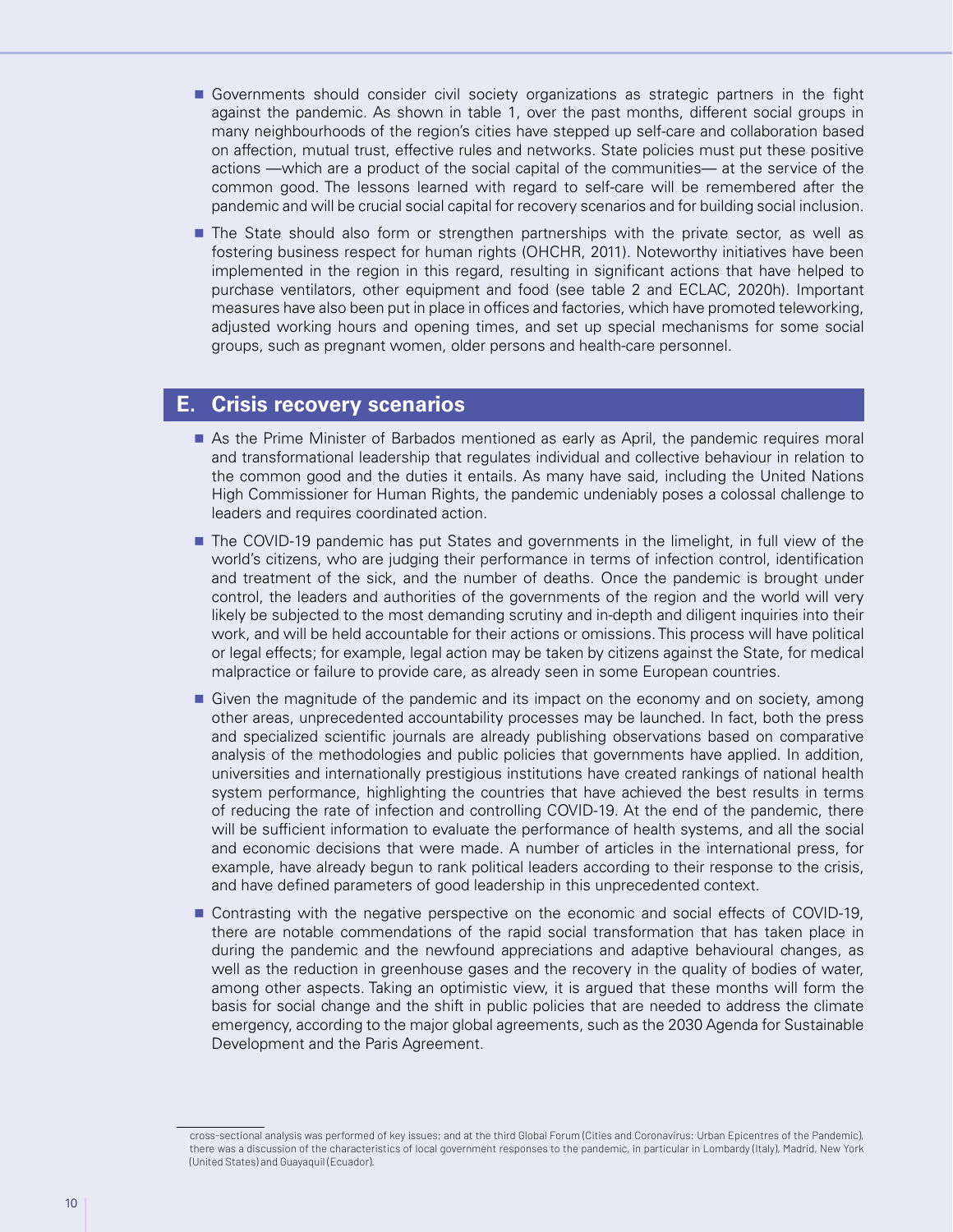|  | Table 1   Latin America and the Caribbean: citizen action during the COVID-19 pandemic |  |  |
|--|----------------------------------------------------------------------------------------|--|--|
|--|----------------------------------------------------------------------------------------|--|--|

| <b>Collaboration</b>                                                                                                                                                                                                                                                                                                                                                                                                                                                                                                                                                                                                                                                               | Debunking disinformation                                                                                                                                                                                                                                                                                                                                                                                                                                                                                                                                                                                                 | <b>Repositioning</b>                                                                                                                                                                                                                                                                                                                                                                                                                                                                                                                                                                                                                                                                                                                                                            | <b>Activism</b>                                                                                                                                                                                                                                                                                                                                                                                                                                                                                                                                                                                                                                                                                                                                                                 | Protest                                                                                                                                                                                                                                                                                                                                                                                                                                                                                                                                                                                                                                                                                                                                                                                                                                                                                                                                                                                                                                                                 |
|------------------------------------------------------------------------------------------------------------------------------------------------------------------------------------------------------------------------------------------------------------------------------------------------------------------------------------------------------------------------------------------------------------------------------------------------------------------------------------------------------------------------------------------------------------------------------------------------------------------------------------------------------------------------------------|--------------------------------------------------------------------------------------------------------------------------------------------------------------------------------------------------------------------------------------------------------------------------------------------------------------------------------------------------------------------------------------------------------------------------------------------------------------------------------------------------------------------------------------------------------------------------------------------------------------------------|---------------------------------------------------------------------------------------------------------------------------------------------------------------------------------------------------------------------------------------------------------------------------------------------------------------------------------------------------------------------------------------------------------------------------------------------------------------------------------------------------------------------------------------------------------------------------------------------------------------------------------------------------------------------------------------------------------------------------------------------------------------------------------|---------------------------------------------------------------------------------------------------------------------------------------------------------------------------------------------------------------------------------------------------------------------------------------------------------------------------------------------------------------------------------------------------------------------------------------------------------------------------------------------------------------------------------------------------------------------------------------------------------------------------------------------------------------------------------------------------------------------------------------------------------------------------------|-------------------------------------------------------------------------------------------------------------------------------------------------------------------------------------------------------------------------------------------------------------------------------------------------------------------------------------------------------------------------------------------------------------------------------------------------------------------------------------------------------------------------------------------------------------------------------------------------------------------------------------------------------------------------------------------------------------------------------------------------------------------------------------------------------------------------------------------------------------------------------------------------------------------------------------------------------------------------------------------------------------------------------------------------------------------------|
| In different places, citizens,<br>civil society organizations<br>and women's and feminist<br>movements are joining together<br>in cooperative partnerships<br>and mutual aid networks to<br>address the crisis. While<br>the vast majority of these<br>initiatives are intended to<br>address emergencies and<br>meet immediate needs, some<br>activists and human rights<br>defenders also aim to advance<br>a broader political mission:<br>to increase communities'<br>resilience and build the<br>foundations of new social<br>movements that promote<br>political and socioeconomic<br>change. Examples of this<br>include the Nossas and<br>Distintas Latitudes initiatives. | Disinformation and fake<br>news have spread rapidly. In<br>response, various groups have<br>organized to inform citizens<br>and communities about the<br>effects and impact of the<br>virus. Disinformation can lead<br>to xenophobic violence, fuel<br>tensions within communities<br>or lead citizens to ignore public<br>health advice. Civil society<br>organizations have come<br>together to debunk this news,<br>drawing on their experience<br>in social communication<br>and community education.<br>Examples include the<br>Chequeado project in Argentina<br>and the Tómatelo en Serio<br>campaign in Mexico. | Several civil society<br>organizations have had to<br>change their agendas and<br>approach from long-term<br>projects to urgent emergency<br>relief. For most humanitarian<br>and development organizations,<br>this is a natural change. Other<br>types of organizations, that<br>work on gender issues, women's<br>rights, the environment, human<br>rights, rehabilitation, violence<br>or education, have had to<br>reinvent themselves to address<br>the public health crisis. One key<br>example of such repositioning<br>is the campaign launched by<br>the Mechanism for civil society<br>participation in the sustainable<br>development agenda and in the<br>Forum of the Countries of Latin<br>America and the Caribbean on<br>Sustainable Development. <sup>a</sup> | Several civil society actors have<br>coordinated efforts to hold<br>governments accountable for<br>the actions they have taken and<br>make them strengthen their<br>public health response. Certain<br>international and national<br>organizations monitor and<br>report cases of abuse of power<br>and violence by authorities.<br>Many civil society groups<br>also emphasize the plight of<br>vulnerable or marginalized<br>groups and put pressure on<br>authorities to provide them<br>with specific protection. In<br>parallel, some organizations<br>and groups have organized to<br>combat domestic violence and<br>the harmful effects of isolation.<br>Others compile and document<br>these advocacy initiatives; for<br>example, the Open Government<br>Partnership. | In several countries, the crisis has also led<br>to the invention of new ways of mobilizing<br>in response to the health and economic<br>measures taken by governments. For<br>example, workers in some essential<br>services, such as input and food delivery<br>businesses, or refuse collectors, who<br>are often dependent on companies or<br>contractors, have protested against<br>insufficient safety measures, increased<br>workloads, inadequate wages and unfair<br>dismissals. Many of these workers are<br>women. Something similar has occurred<br>in slums, where people are protesting<br>against the lack of protective measures,<br>and owners of MSMEs are also protesting<br>against the restrictions that have forced<br>them to limit their services or to close.<br>Although this type of demonstration is not<br>new in the region, the emphasis on health<br>and social protection are clearly different.<br>How these new forms of protest evolve<br>will depend largely on how each country's<br>health crisis is managed in the near future. |

Source: Economic Commission for Latin America and the Caribbean (ECLAC), on the basis of Nossas [online] https://www.en.nossas.org; Distintas Latitudes. "Distintas Latitudes: a modo de manifiesto" [online] https://distinta net/sobre-dl; Chequeado [online] https://chequeado.com/; Datamos, "Tómatelo en serio: la enfermedad por COVID-19 es una amenaza real en México con casos confirmados en todas las entidades del país", Puebla, 2020 [online] https://datamos.com.mx/2020/04/02/tomatelo-en-serio/; Human Rights Watch (HRW), "Protect community and civil society organizations", New York, 2020 [online] https://www.hrw.org/news/2020/03/19/human-rightsdimensions-covid-19-response# Toc35446587; CIVICUS, "Libertades cívicas y pandemia de COVID-19: panorama de restricciones y ataques", Johannesburg, 2020 [online] https://www.civicus.org/index.php/es/medios-y-recursos/ informes-y-publicaciones/4399-libertades-civicas-y-pandemia-de-covid-19-panorama-de-restricciones-y-ataques; Global Partnership to End Violence against Children, "Protecting children during COVID-19" [online] https://www. end-violence.org/protecting-children-during-covid-19-outbreak; Open Government Partnership, "Collecting open government approaches to COVID-19" [online] https://www.opengovpartnership.org/collecting-open-governmentapproaches-to-covid-19/#examples.

a Civil society representatives on the Liaison Committee at the Forum of the Countries of Latin America and the Caribbean on Sustainable Development launched a campaign on social media and networks to raise awareness of th strengthen dialogue between governments and civil society in the region, in the framework of implementation of the 2030 Agenda for Sustainable Development, to overcome the impact of COVID-19 in the short and long terms. Th Committee, with representatives from 20 groups, bringing together more than 400 organizations and networks in the region, said that they believe that this crisis we are experiencing creates new challenges and necessitates justice compact for all people. See [online] https://redclade.org/wp-content/uploads/Reclamo-de-la-sociedad-civil-a-los-gobiernos-2.pdf.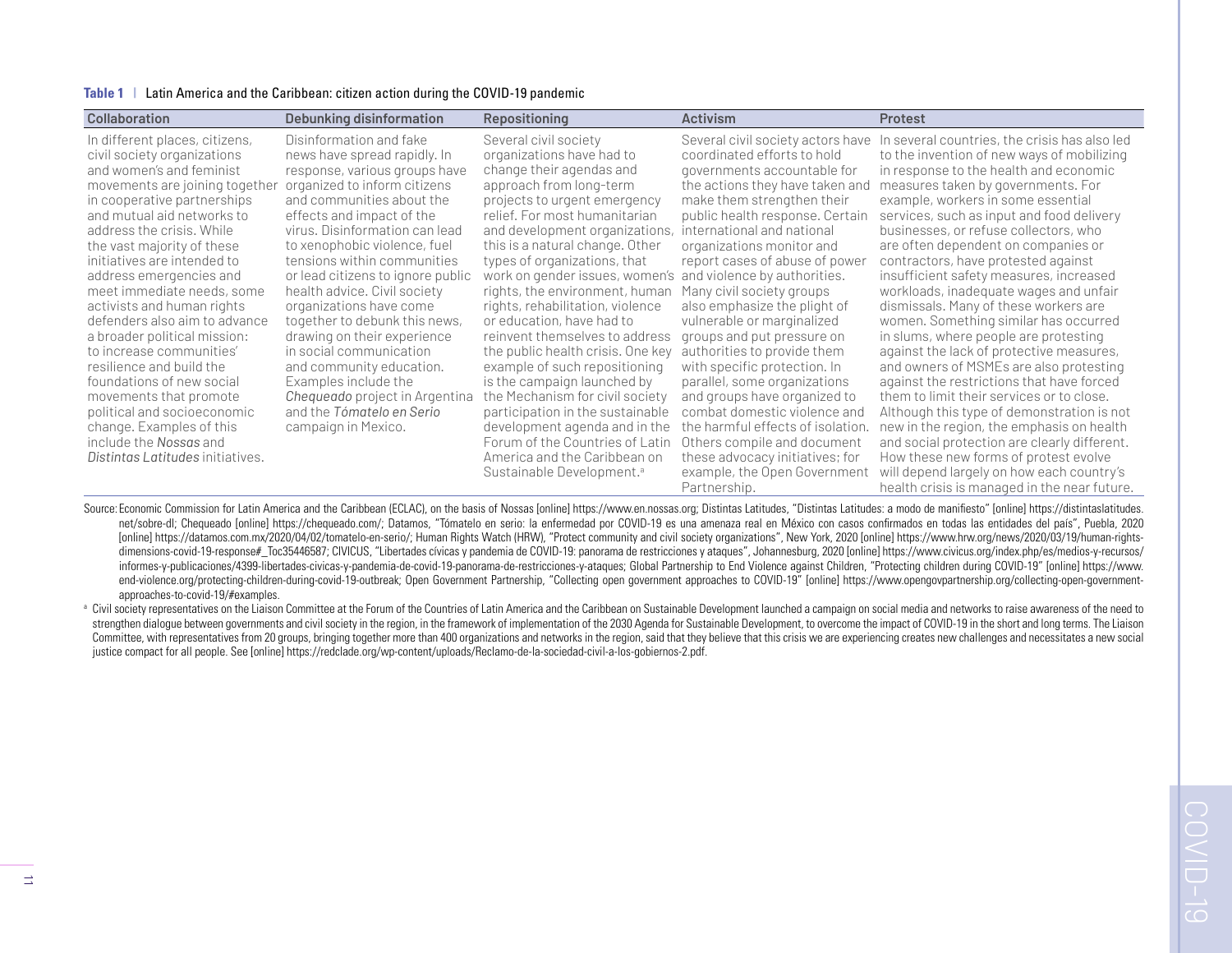| <b>Countries or regions</b> | <b>Initiatives</b>                                                                                                                                                                                                                                                                                                                                                                                                                                                                          |
|-----------------------------|---------------------------------------------------------------------------------------------------------------------------------------------------------------------------------------------------------------------------------------------------------------------------------------------------------------------------------------------------------------------------------------------------------------------------------------------------------------------------------------------|
| Colombia and Honduras       | Agreements have been reached with telecommunications companies to provide<br>users with free access to government websites that provide information on the<br>spread of the pandemic and associated measures.                                                                                                                                                                                                                                                                               |
| Chile                       | The Confederation of Production and Commerce has created a private fund to<br>buy 400 mechanical ventilators from China and ship them to the country. The<br>Confederation has also financed the purchase of nearly 1 million rapid COVID-19<br>tests, the provision of a private clinic, and partnerships with foundations that<br>serve the vulnerable. Currently, it is in discussions with the government to<br>implement further measures to support the health sector.                |
| Peru                        | The business sector has been contributing, through the National Confederation<br>of Private Business Institutions Emergency Fund, to the purchase and donation<br>of medical equipment to strengthen the public health system, in response to the<br>health emergency. By April, more than 10 million soles had been raised, enabling<br>a purchase of 137 mechanical ventilators from China, in addition to funding vital<br>signs monitors and KN95 masks for Peruvian medical personnel. |
| Colombia                    | A joint venture between Ecopetrol, Arturo Calle and Bio Bolsa will produce<br>nearly 147,000 protective suits that will be donated to doctors and other health<br>system personnel. Ecopetrol also announced a large donation that will be used<br>to provide protective equipment to doctors and to strengthen the health system<br>and moderate- and high-complexity intensive care units of hospitals in Cartagena,<br>Santa Marta and Riohacha.                                         |
| The Caribbean               | Companies such as perfumery businesses and rum producers have adapted their<br>production lines to make hand sanitizers. They have also donated sanitization<br>products to support local communities affected by the virus.                                                                                                                                                                                                                                                                |

#### **Table 2** | Examples of public-private partnerships

Source: Economic Commission for Latin America and the Caribbean (ECLAC).

- However, there is also a risk that, in the face of economic recession and increasing scarcity of resources, governments will prioritize only the emergency and neglect the progress made in many areas related to sustainable development. A number of social agendas relevant to the future well-being of the region's citizens could be postponed —or even reversed— such as those on climate change, biodiversity protection, sanitation and access to safe water, renewable energy, indigenous peoples, education and gender. For example, in the area of environmental sustainability, governments have already decided to postpone or suspend some international and regional meetings that were to be held this year to assess the progress made on commitments and to reach new agreements. Not only was the twenty-sixth Conference of the Parties to the United Nations Framework Convention on Climate Change postponed, but also the World Conservation Congress, the United Nations Ocean Conference and the negotiations for a treaty on the conservation and sustainable use of biodiversity at sea. An alternative date for the Conference of the Parties to the Convention on Biological Diversity, which was to be held in China in October, is now being considered.
- All these delays will have a considerable effect on national and local environmental protection agendas and will undoubtedly determine the priority that governments accord this issue in their own countries. The Secretary-General of the United Nations reflected this concern in his report on progress towards achieving the Sustainable Development Goals (United Nations, 2020c) and reaffirmed the need to continue to move forward with the various related thematic agendas. In the report, the Secretary-General stated that "it is essential that recent gains be protected as much as possible and that a truly transformative recovery from COVID-19 be pursued, one that reduces the risk of future crises and brings much closer the inclusive and sustainable development required to meet the goals of the 2030 Agenda and the Paris Agreement on climate change, the first task of the decade of action. Those undertakings will require leadership, foresight, innovation, finance and collaboration among all governments and all stakeholders" (United Nations, 2020c, p. 3).
- **For most governments in Latin America and the Caribbean, which since March have been** designing strategies to control COVID-19, possible exits from the crisis are now a priority. Because of the strategic importance of this issue, it is essential that the political leaders of the region work collectively and in solidarity to find joint solutions and build back better, based on the recognition that "business as usual" will be different and that many convictions and certainties from before the pandemic must be set aside.10

<sup>&</sup>lt;sup>10</sup> To this end, prospective analyses can be used to explore and identify plausible development scenarios and to formulate new strategies for regional progress.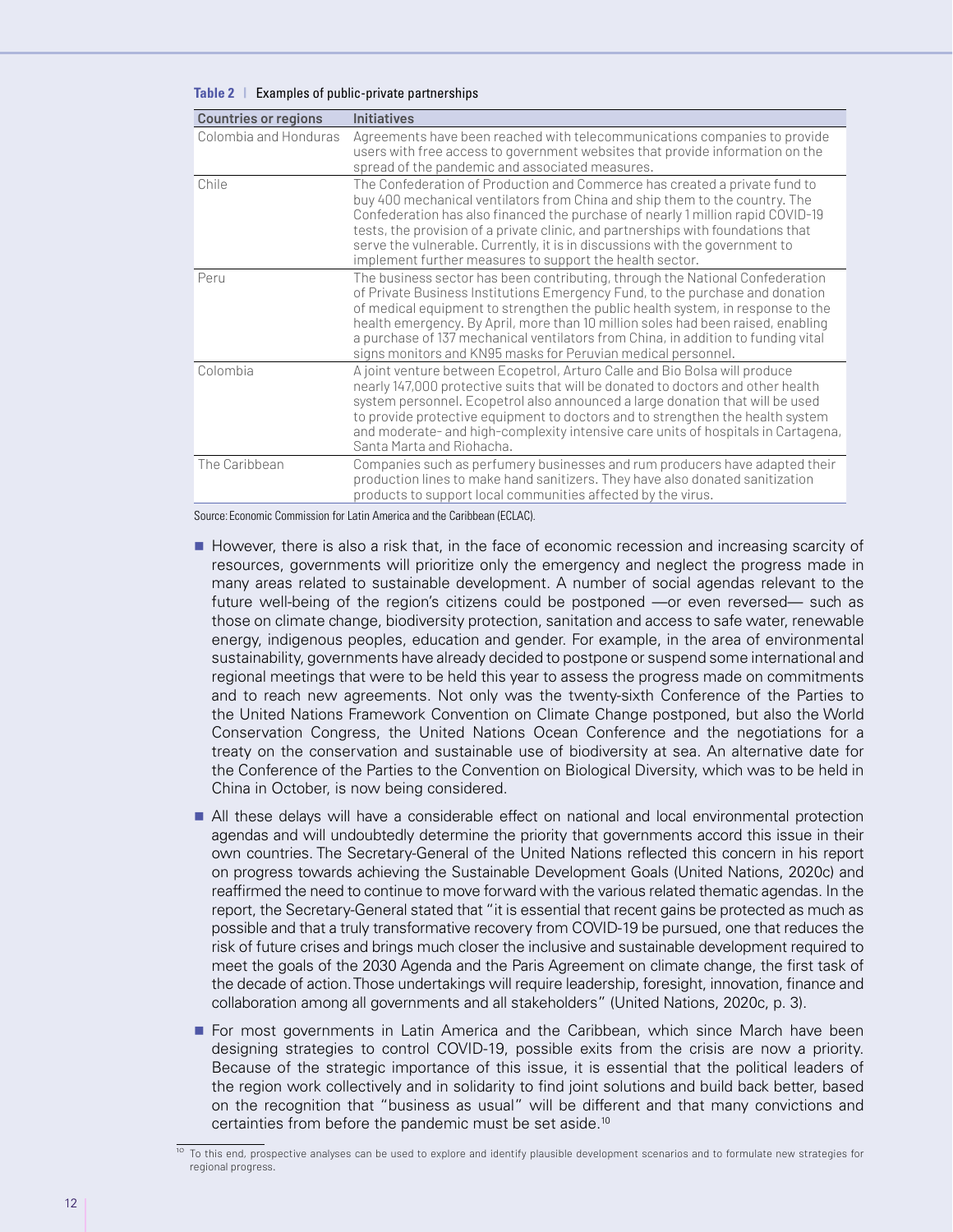- **The Secretary-General of the United Nations has also said that, in the knowledge that there** is no system of global governance, the only possible way out of the crisis is through effective international cooperation, and has stressed that "multilateralism is not only a matter of confronting shared threats; it is about seizing common opportunities. We now have the opportunity to build back better than in the past" (Guterres, 2020b).
- In the countries of Latin America and the Caribbean, there is a need to prepare and lead with a regional voice in the post-pandemic global arena. Until now, the region's action has been timorous, and it should be strengthened.

#### **F. The need for transformational leadership**

- In Latin America and the Caribbean, the exercise of political leadership needs to enjoy social legitimacy and societies need to be inclusive, in order to face the health crisis as successfully as possible and to overcome as quickly as possible the serious economic and social damage associated with the pandemic, through post-COVID-19 social, fiscal, productive and environmental governance compacts, among other measures. It is important for governments to bear in mind that, in some parts of the region, the discontent prior to the pandemic led to a build-up of social energy that will not disappear after the crisis, energy that society as a whole will have to manage by opening up institutional, democratic and fair paths of dialogue and social consultation. Within this complex social framework, ECLAC proposes that the countries of Latin America and the Caribbean consider the following:
	- Achieve greater certainty based on strong, determined and quality political action to successfully address the economic and social effects of the pandemic. The preparation and adoption of compacts require the political leadership and management to promote and facilitate institutional spaces specifically for forging broad social and political coalitions. Such leadership and management must also serve to recognize and coexist with the collective conflicts that stakeholders face today as part of their adherence to different social groups, since, as Bobbio (1986, p. 49) points out, in a system that is consensus-based and not top-down, some form of dissent is inevitable. Compacts must be devised in a sovereign manner by various means, in accordance with the institutional culture and the democratic practices and values that have guided and given meaning to the work of citizens, social and political organizations, the government, parliaments and the courts, among other bodies, in each country. Recognizing national sovereignty in this area, it is essential that social compacts be based on a democratic culture that, among other things, respects plurality and human rights, considers the gender perspective and leaves no one behind, in order to achieve the greatest possible representation and social legitimacy.11 The legitimacy and sustainability of these agreements is ensured not only by the broad-based involvement and representation of the different stakeholders, but also by the subsequent fulfilment of what is agreed, which will facilitate coexistence and the resolution of the redistributive conflicts that will inevitably exist.
	- Reinstitute or strengthen the right to welfare, and its provision as a social duty of the State. It is time for the State to resume its role as a provider of social goods and services, and for the public sector to illustrate and promote a collective identity and common goals. Strengthening the State, as well as the role of the public sector, must be a means of opening up institutional paths to achieving greater social inclusion on the road to a culture of equality. Among the most urgent needs facing the region today, is that of recognizing and defending the progress made in the area of social protection policies and programmes, and of addressing the remaining challenges, in order to strengthen social protection systems and ensure their universalization.
	- Building partnerships between governments, the private sector and civil society in the countries of the region. These inclusive alliances should be built on the basis of the shared vision and common objectives set out in the social, fiscal, productive and environmental sustainability compacts. The public sector will be responsible for instituting and guiding

According to the conflict transformation approach, one alternative is to create local interaction platforms in an effort to lay and maintain a foundation on which processes of change can be instituted, working on the immediate manifestation of and deeper issues underpinning conflicts. All actors should be invited to be involved in these platforms: those directly involved, active representatives of the various groups that have an interest in the results of the process, and businesses and grassroots social organizations, among others.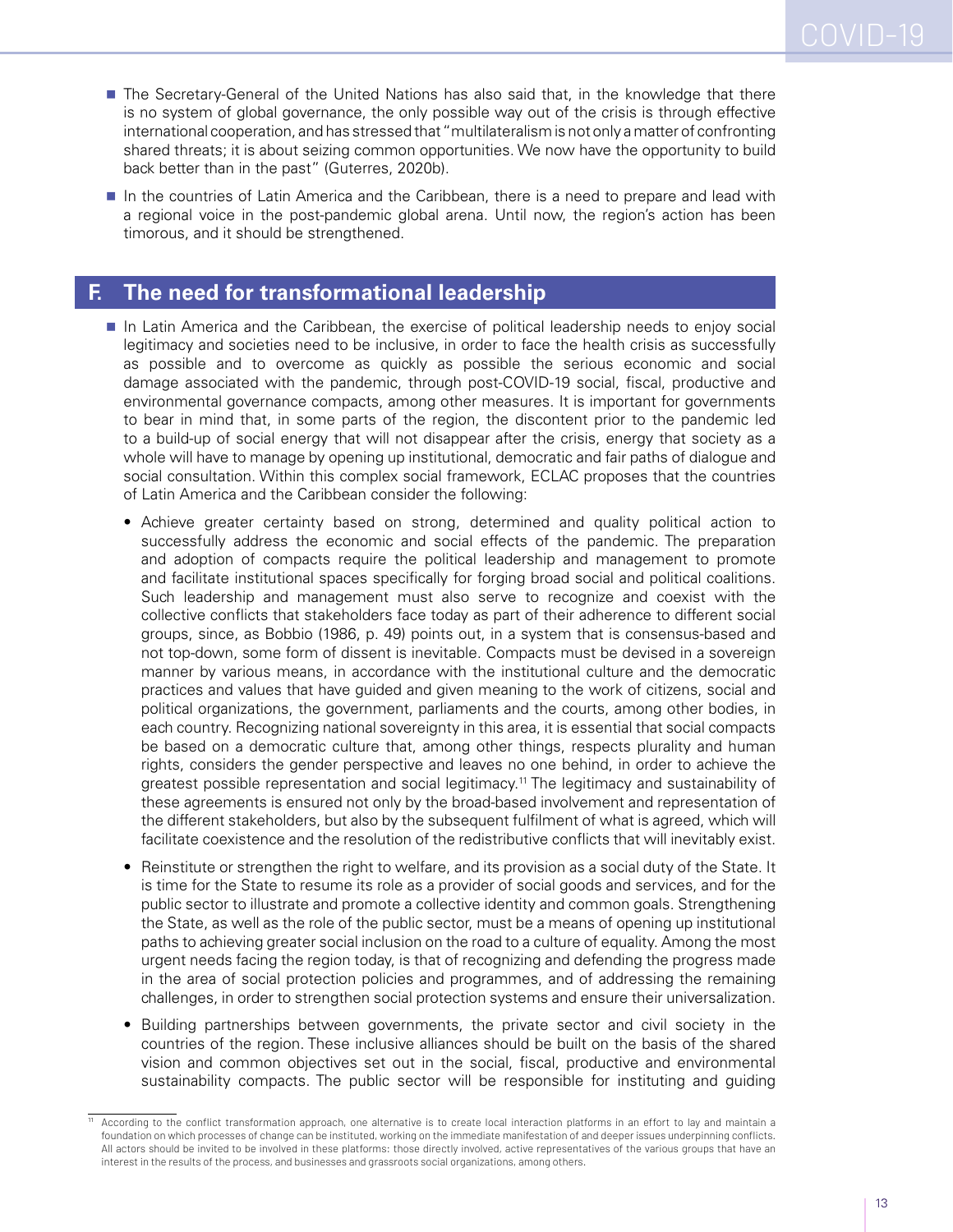the partnership, as well as for ensuring that the frameworks for the review, monitoring and democratic oversight of the processes operate freely. The region's authorities should open up spaces in which civil society can participate and express itself with a view to organizing coordinated collective local, national and regional actions that are timely and relevant in relation to decision-making. Fostering social inclusion will render unnecessary the sort of disruptive actions that express discontent, anger or unrest, that create disorder and interfere with economic and political processes, as well as the daily life of our countries.

- Promote solidarity, cooperation and partnerships among nations at the regional level to tackle the pandemic and its political and social consequences. The current crisis demands visions that go beyond national borders and allow for the design and coordination of multilateral actions. The integrated collaboration of multi-stakeholders will make it possible to tackle the pandemic successfully and, at the same time, deal with its social and economic effects in the short, medium and long terms. Coordination, cooperation, the sharing of best practices and solidarity are now more necessary than ever.
- Foster regional integration. Now is the time for political leaders in Latin America and the Caribbean to promote regional integration in a new economic geography that will foment regional value chains and reduce dependence on extraregional supply, especially in terms of medicines and medical equipment to deal with the pandemic. Along these lines, the region must make progress towards greater productive, trade and technological integration, and promote industrial policies that will strengthen productive capacities and create new strategic sectors. An integrated market of 650 million inhabitants offers important insurance against shocks from outside the region and, at the same time, opens up the possibility of reaching the scale needed to make new industries viable and to promote shared production and technological research networks among countries and subregions.
- Encourage the region to lead and adhere to an inclusive and sustainable international governance framework based on 2030 Agenda, one that is forward-looking, innovative and promotes collaboration among governments and all stakeholders. In the words of the Secretary-General of the United Nations, the region must reaffirm the need to continue advancing the various global agendas associated with the SDGs, protect recent achievements and commit to a COVID-19 recovery that is transformative in nature, reduces the risk of future crises and accelerates the sustainable development needed to meet the Goals of the 2030 Agenda and the Paris Agreement on climate change.
- Combine emergency measures with policies that support recovery in the medium term. To this end, ECLAC has proposed granting an emergency basic income equivalent to one poverty line for six months to the entire population living in poverty in 2020; extending the terms and grace periods of loans to MSMEs; co-financing part of the payroll to support employment; investing 1% of GDP per year in a basic digital basket to ensure universal digital inclusion; implementing expansionary fiscal and monetary policies that support a longer period of expenditure through non-conventional national and international instruments, such as the Fund to Alleviate COVID-19 Economics (FACE) proposed by Costa Rica; strengthening international solidarity and alleviating the burden of debt and interest payments, in addition to creating a resilience fund in the Caribbean; and implementing recovery plans that promote job creation, environmental sustainability, nature-based solutions and basic infrastructure in rural and urban areas.
- In short, Latin America and the Caribbean need transformative political action to guide and provide certainty and leadership in order to emerge from the crisis caused by the pandemic. Steps must be taken to avoid another lost decade and the serious social, economic and environmental effects that this would entail. Despite the crisis, today the countries of the region have greater strengths on which to draw and a globally better-recognized voice to leverage.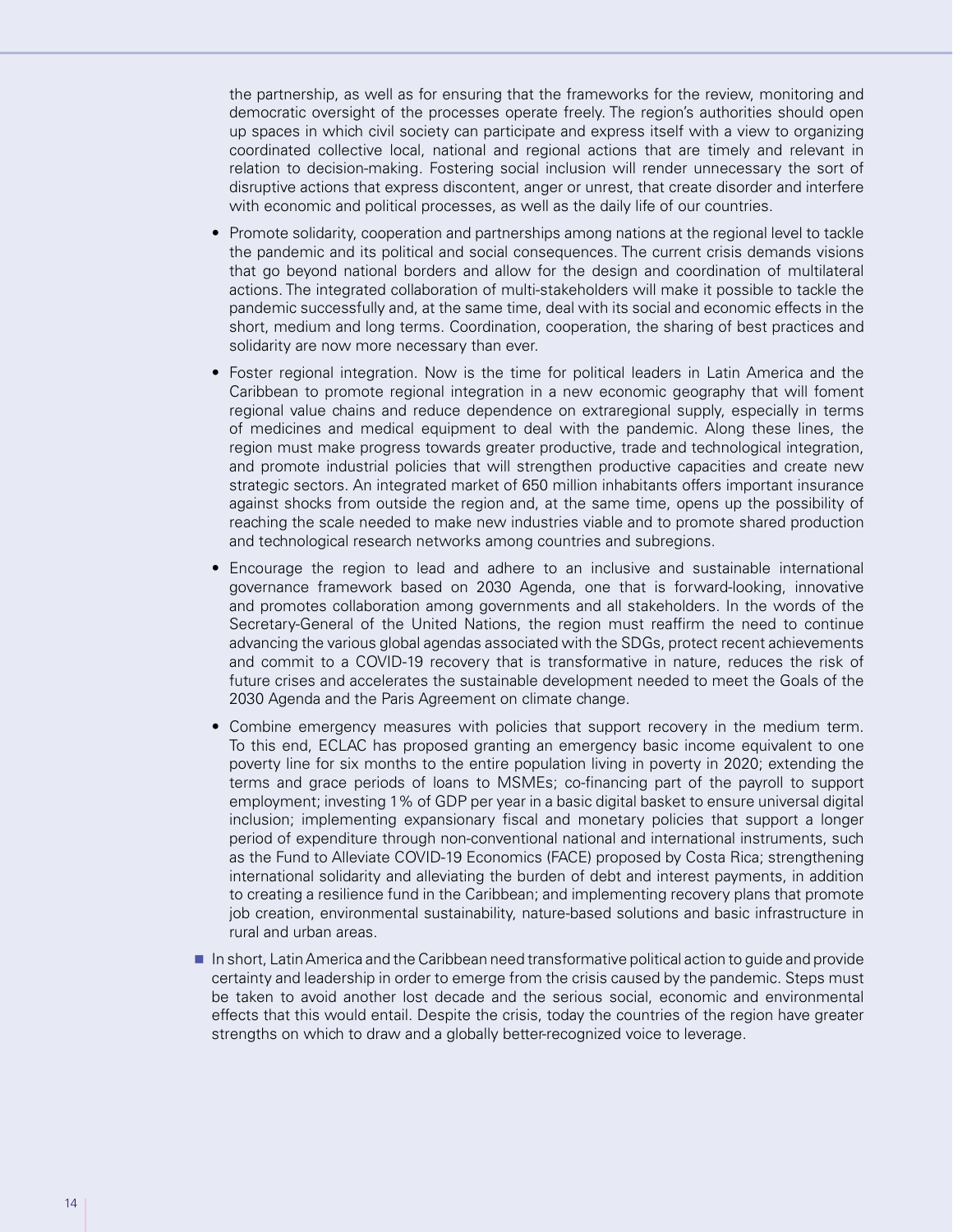#### **Bibliography**

Bobbio, N. (1993), *Igualdad y libertad*, Barcelona, Paidós.

- (1986), *El futuro de la democracia*, Mexico City, Fondo de Cultura Económica.
- CARICOM (Caribbean Community) (2020), "Tenth Special Emergency Meeting of the Conference of Heads of Government of the Caribbean Community (CARICOM), via video conference, 5 May 2020", Georgetown, 5 May [online] https://today.caricom.org/2020/05/07/statement-tenth-special-emergencymeeting-of-the-conference-of-heads-of-government-of-the-caribbean-community-caricom-via-videoconference-5-may-2020/.
- ECLAC (Economic Commission for Latin America and the Caribbean) (2020a), "Latin America and the Caribbean and the COVID-19 pandemic: Economic and social effects", *COVID-19 Special Report*, No. 1, Santiago, April.
- (2020b), "Addressing the growing impact of COVID-19 with a view to reactivation with equality: new projections", *COVID-19 Special Report*, No. 5, Santiago, July.
- (2020c), "Measuring the impact of COVID-19 with a view to reactivation", *COVID-19 Special Report*, No. 2, Santiago, April.
	- (2020d), "The social challenge in times of COVID-19", *COVID-19 Special Report*, No. 3, Santiago, May.
- (2020e), "The COVID-19 pandemic is exacerbating the care crisis in Latin America and the Caribbean", *COVID-19 Report*, Santiago, April.
- (2020f), *The 2030 Agenda for Sustainable Development in the new global and regional context: scenarios and projections in the current crisis* (LC/PUB.2020/5), Santiago, April.
- (2020g), "Universalizing access to digital technologies to address the consequences of COVID-19", *COVID-19 Special Report*, No. 7, Santiago, August.
- (2020h), "Businesses and sectors facing COVID-19: emergency and reactivation", *COVID-19 Special Report*, No. 4, Santiago, July.
- (2019), *Critical obstacles to inclusive social development in Latin America and the Caribbean: background for a regional agenda* (LC/CDS.3/3), Santiago, September.
- (2018a), *The Inefficiency of Inequality* (LC/SES.37/3-P), Santiago, May.
- (2018b), *The Caribbean Outlook, 2018* (LC/SES.37/14/Rev.1), Santiago, June.
- (2017), "Asunción Declaration. Building inclusive societies: ageing with dignity and rights", Asunción, 30 June [online] https://conferenciaenvejecimiento.cepal.org/4/sites/envejecimiento4/files/c1700614.pdf.
- (2014), *Compacts for Equality: Towards a Sustainable Future* (LC/G.2586(SES.35/3)), Santiago, April.
- (1996), *América Latina y el Caribe quince años después: de la década perdida a la transformación económica, 1980-1995*, Santiago, Fondo de Cultura Económica.
- ECLAC/CAF (Economic Commission for Latin America and the Caribbean/Development Bank of Latin America) (2020), *Las oportunidades de la digitalización en América Latina frente al COVID-19*, Santiago, April.
- ECLAC/PAHO (Economic Commission for Latin America and the Caribbean/Pan American Health Organization) (2020), "Health and the economy: a convergence needed to address COVID-19 and retake the path of sustainable development in Latin America and the Caribbean", *COVID-19 Report*, Santiago, July.
- ECLAC/UN-Women (Economic Commission for Latin America and the Caribbean/United Nations Entity for Gender Equality and the Empowerment of Women) (2020a), *Care in Latin America and the Caribbean during the COVID-19: towards comprehensive systems to strengthen response and recovery*, Santiago, August.
- (2020b), "Mapeo de iniciativas impulsadas por los Gobiernos de América Latina para abordar las dimensiones de género en la respuesta a la pandemia del COVID-19", *Working Document*, Santiago, March, unpublished [online] https://reliefweb.int/sites/reliefweb.int/files/resources/75750.pdf.
- Guterres, A. (2020a), "We must act now to strengthen the immunity of our societies against the virus of hate", New York, 7 May [online] https://www.un.org/en/coronavirus/we-must-act-now-strengthenimmunity-our-societies-against-virus-hate.
- (2020b), "Secretary-General's message on the International Day of Multilateralism and Diplomacy for Peace", New York, 24 April [online] https://www.un.org/sg/en/content/sg/statement/2020-04-24/secretary-generalsmessage-the-international-day-of-multilateralism-and-diplomacy-for-peace-scroll-down-for-french-version.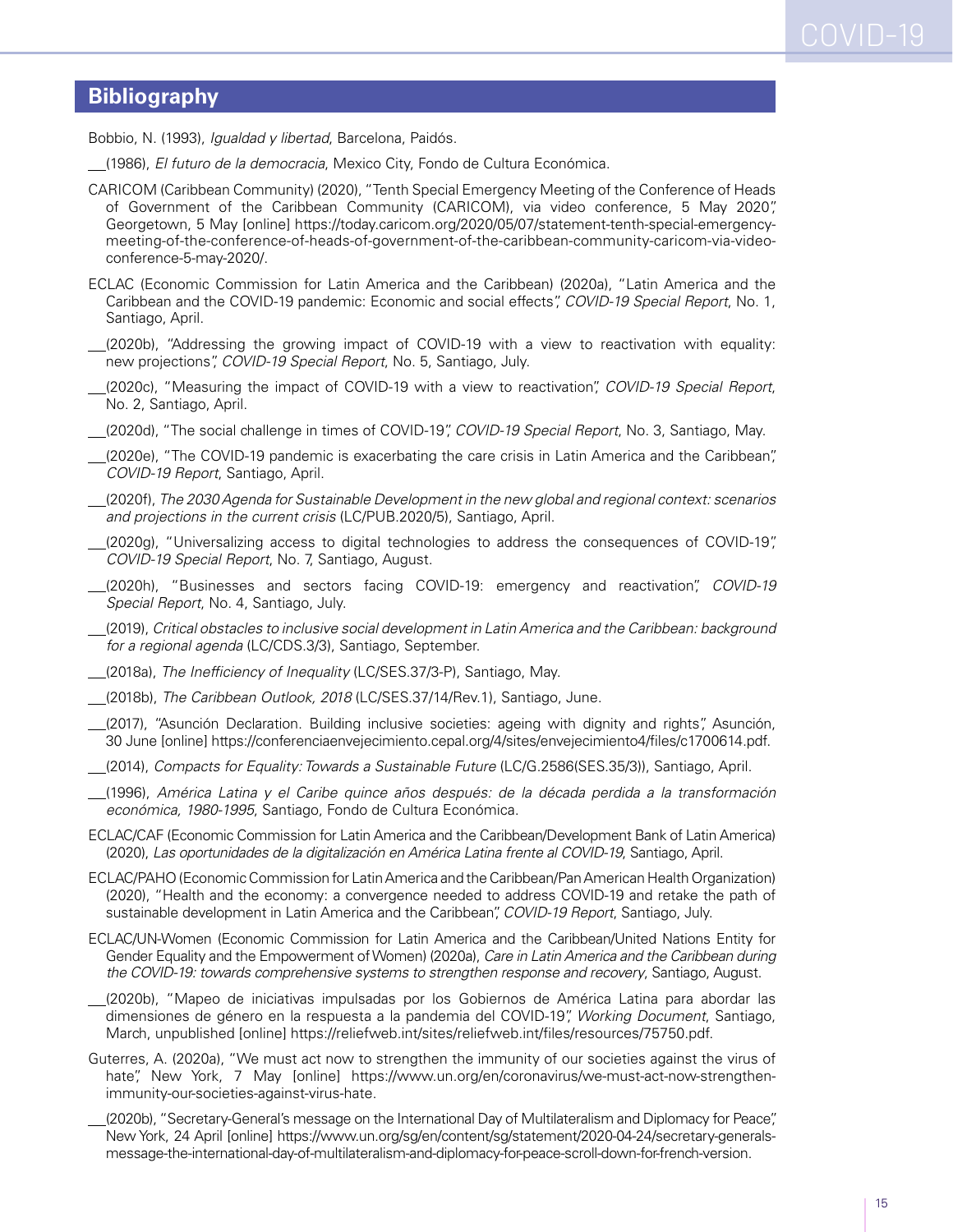- IACHR (Inter-American Commission on Human Rights) (2020), "Pandemic and human rights in the Americas", *Resolution*, No. 1/2020, Washington, D.C., April [online] https://www.oas.org/en/iachr/ decisions/pdf/Resolution-1-20-en.pdf.
- IDB/OECD (Inter-American Development Bank/Organization for Economic Cooperation and Development) (2020), *Government at a Glance: Latin America and the Caribbean 2020*, Paris.
- IFES (International Foundation for Electoral Systems) (2020), "Elections postponed due to COVID-19: as of August 25, 2020", Arlington, 25 August [online] https://www.ifes.org/sites/default/files/elections\_ postponed\_due\_to\_covid-19.pdf.
- (2020b), "COVID-19: a survival guide for democracies", Arlington [online] https://www.ifes.org/covid-19.
- ILO (International Labour Organization) (2018), *Women and Men in the Informal Economy: A Statistical Picture*, Geneva.
- Judt, T. (2010), *Ill Fares the Land*, London, Penguin Books.
- Kumar, R. and others (2020), *Implementing the ILO Indigenous and Tribal Peoples Convention No. 169: towards an inclusive, sustainable and just future*, Geneva, International Labour Organization (ILO).
- Latin American and Caribbean Parliament (2020), "Monitoreo de actividades en los Parlamentos miembros del PARLATINO", Panama City, April [online] https://www.ipu.org/file/9029/download.
- Lederach, J. (2003), *The Little Book of Conflict Transformation*, New York, Good Books.
- (2005), *The Moral Imagination*, Oxford, Oxford University Press.
- Nurse, M. (2020), "IICA will assist Caribbean to boost trade in goods, agricultural information exchange, strengthen food security", *CARICOM Today*, San José, 20 April [online] https://today.caricom. org/2020/04/21/iica-will-assist-caribbean-to-boost-trade-in-goods-agricultural-information-exchangestrengthen-food-security/.
- OAS (Organization of American States) (2020a), "Joint Declaration on Freedom of Expression and Elections in the Digital Age", *Press Release*, No. R94/20, Washington, D.C., 30 April [online] http://www.oas.org/ en/iachr/expression/showarticle.asp?artID=1175&lID=1.
- (2020b), "IACHR calls on States to respect families' right to mourn their dead during COVID-19 pandemic", *Press Release*, No. R97/20, Washington, D.C., 1 May [online] http://www.oas.org/en/iachr/ media\_center/PReleases/2020/097.asp.
- (2020c), *Guide to Organizing Elections During a Pandemic*, Washington, D.C.
- OECD/CAF/ECLAC (Organization for Economic Cooperation and Development/Development Bank of Latin America/Economic Commission for Latin America and the Caribbean) (2018), *Latin American Economic Outlook 2018: Rethinking Institutions for Development* (LC/PUB.2017/25), Paris, April.
- OECS (Organisation of Eastern Caribbean States) (2020), "Strengthening food and nutrition security in the Caribbean: a legacy response to the COVID-19 pandemic", Castries, 15 April [online] https://pressroom.oecs. org/strengthening-food-and-nutrition-security-in-the-caribbean-a-legacy-response-to-the-covid-19-pandemic.
- OHCHR (Office of the United Nations High Commissioner for Human Rights) (2020a), "COVID-19 guidance", Geneva, 13 May [online] https://www.ohchr.org/Documents/Events/COVID-19\_Guidance.pdf.
- (2020b), "COVID-19 and its human rights dimensions", Geneva [online] https://www.ohchr.org/EN/ NewsEvents/Pages/COVID-19.aspx.
- (2020c), "Emergency measures and COVID-19: Guidance", Geneva, 27 April [online] https://www.ohchr. org/Documents/Events/EmergencyMeasures\_COVID19.pdf.
- (2018), "Guidelines for States on the effective implementation of the right to participate in public affairs", Geneva [online] https://www.ohchr.org/Documents/Issues/PublicAffairs/GuidelinesRightParticipatePublicAffairs\_ web.pdf.
- (2011), *Guiding Principles on Business and Human Rights: Implementing the United Nations "Protect, Respect and Remedy" Framework*, Geneva [online] https://www.ohchr.org/documents/publications/ guidingprinciplesbusinesshr\_en.pdf.
- SICA (Central American Integration System) (2020), "Segunda declaratoria especial del Consejo de la Integración Social Centroamericana (CIS): unidos por la reconstrucción social de la región SICA", San Salvador, April [online] https://sisca.int/centro-de-documentacion/4-cis/1-resoluciones/declaratoriaespecial-del-consejo-de-la-integracion-social-centroamericana-cis-en-el-contexto-de-la-pandemiaprovocada-por-el-coronavirus/1217-segunda-declaratoria-especial-del-consejo-de-la-integracion-socialcentroamericana-cis-unidos-por-la-recuperacion-y-la-reconstruccion-social-de-la-region-sica/file.